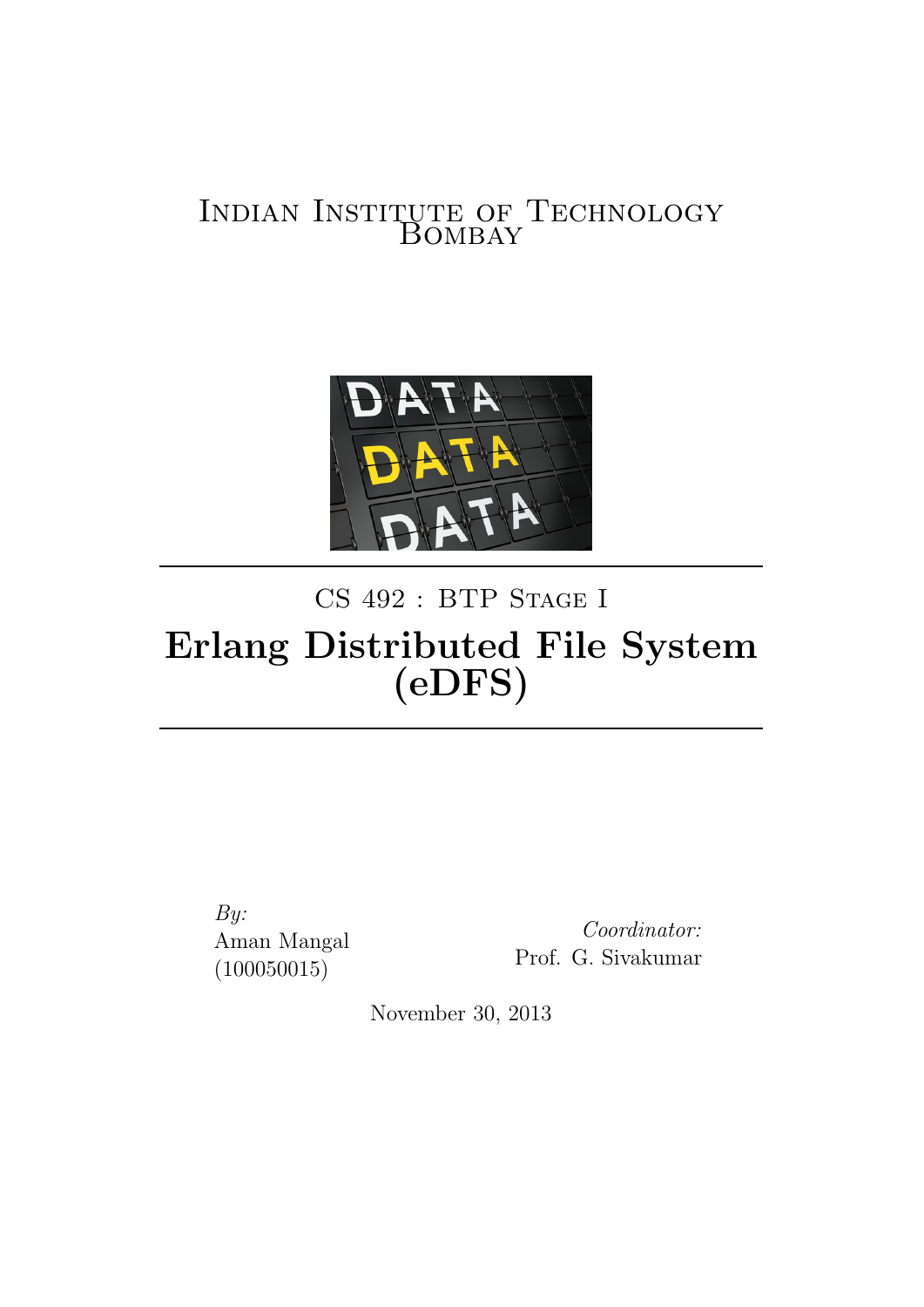## Contents

|                | Abstract |                                                                                   | 3              |
|----------------|----------|-----------------------------------------------------------------------------------|----------------|
| 1              |          | Introduction                                                                      | 3              |
| $\overline{2}$ |          | Taxonomy of Distributed File System                                               | 4              |
|                | 2.1      |                                                                                   | $\overline{4}$ |
|                | 2.2      |                                                                                   | $\mathbf 5$    |
|                | 2.3      | Processes                                                                         | $\overline{5}$ |
|                | 2.4      |                                                                                   | $\overline{5}$ |
|                | 2.5      |                                                                                   | 6              |
|                | 2.6      |                                                                                   | 6              |
|                | 2.7      |                                                                                   | 6              |
|                | 2.8      |                                                                                   | $\overline{7}$ |
|                | 2.9      |                                                                                   | $\overline{7}$ |
|                |          |                                                                                   | $\overline{7}$ |
|                |          |                                                                                   | 8              |
| $\bf{3}$       |          | <b>History of DFS</b>                                                             | 8              |
|                | 3.1      | Unix United $[5, p. 342] \ldots \ldots \ldots \ldots \ldots \ldots \ldots \ldots$ | 8              |
|                | 3.2      |                                                                                   | 9              |
|                | 3.3      | Sun Network File System (Sun NFS) $[5, p. 351] \ldots \ldots$                     | 9              |
|                | 3.4      |                                                                                   | 11             |
|                | 3.5      |                                                                                   | 11             |
|                | 3.6      | Panasas Active Scale Storage Cluster [6]                                          | 12             |
|                | 3.7      | Google File System (GFS) [7]                                                      | 12             |
|                | 3.8      | Hadoop Distributed File System (HDFS) [8]                                         | 13             |
|                | 3.9      |                                                                                   | 14             |
|                | 3.10     |                                                                                   | 15             |
| 4              | Erlang   |                                                                                   | 16             |
| $\bf{5}$       |          | Erlang Distributed File System (eDFS)                                             | 16             |
|                | 5.1      |                                                                                   | 16             |
|                | 5.2      | Master node (Metadata Server)                                                     | 17             |
|                | 5.3      |                                                                                   | 18             |
|                | 5.4      |                                                                                   | 18             |
|                | 5.5      |                                                                                   | 19             |
|                | 5.6      |                                                                                   | 19             |
|                | 5.7      |                                                                                   | 19             |
|                |          | 5.7.1                                                                             | 19             |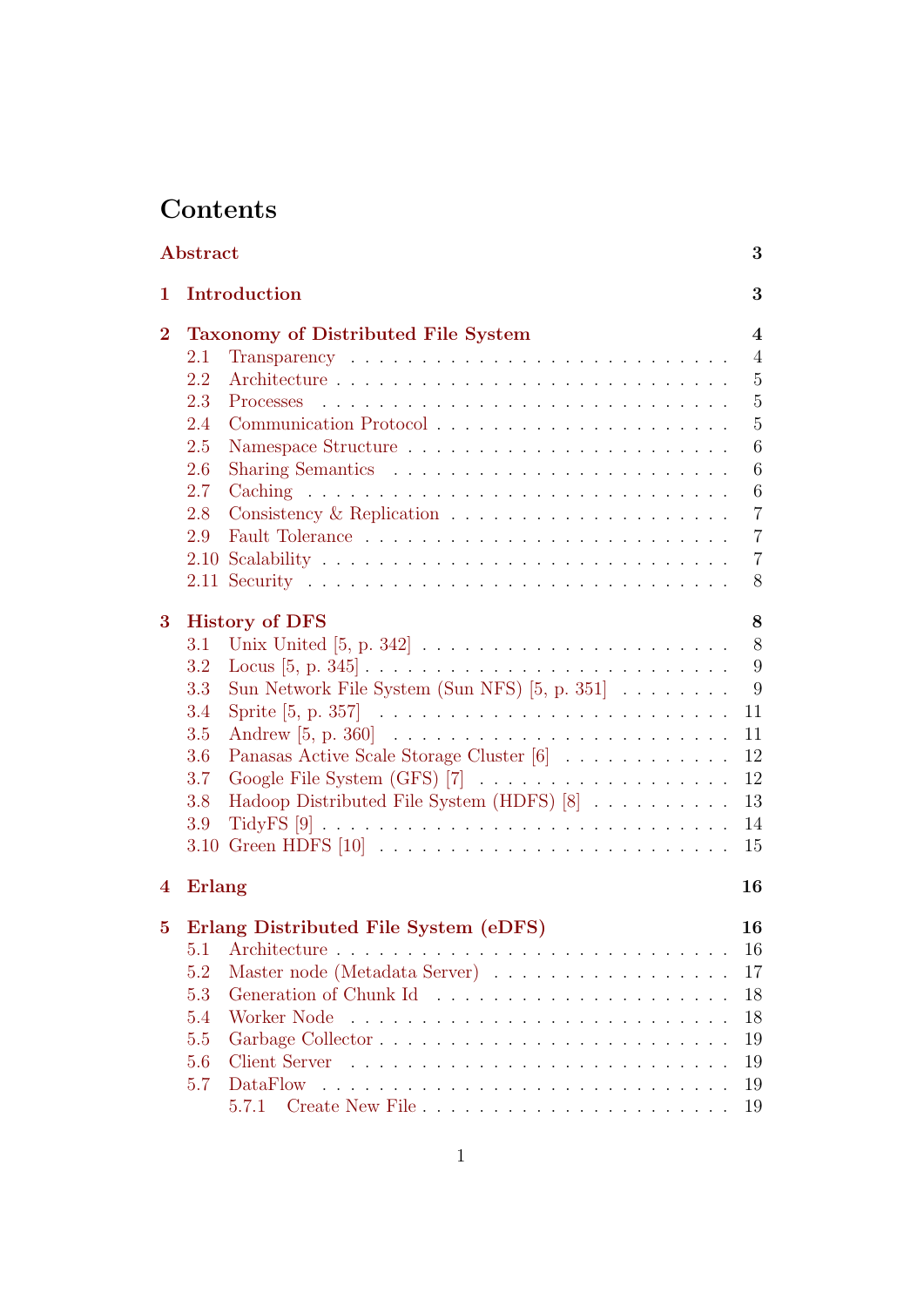|  | 6 - Future Work |  |  |  |  |  |  |  |  |  |  |  | 22 |
|--|-----------------|--|--|--|--|--|--|--|--|--|--|--|----|
|  |                 |  |  |  |  |  |  |  |  |  |  |  |    |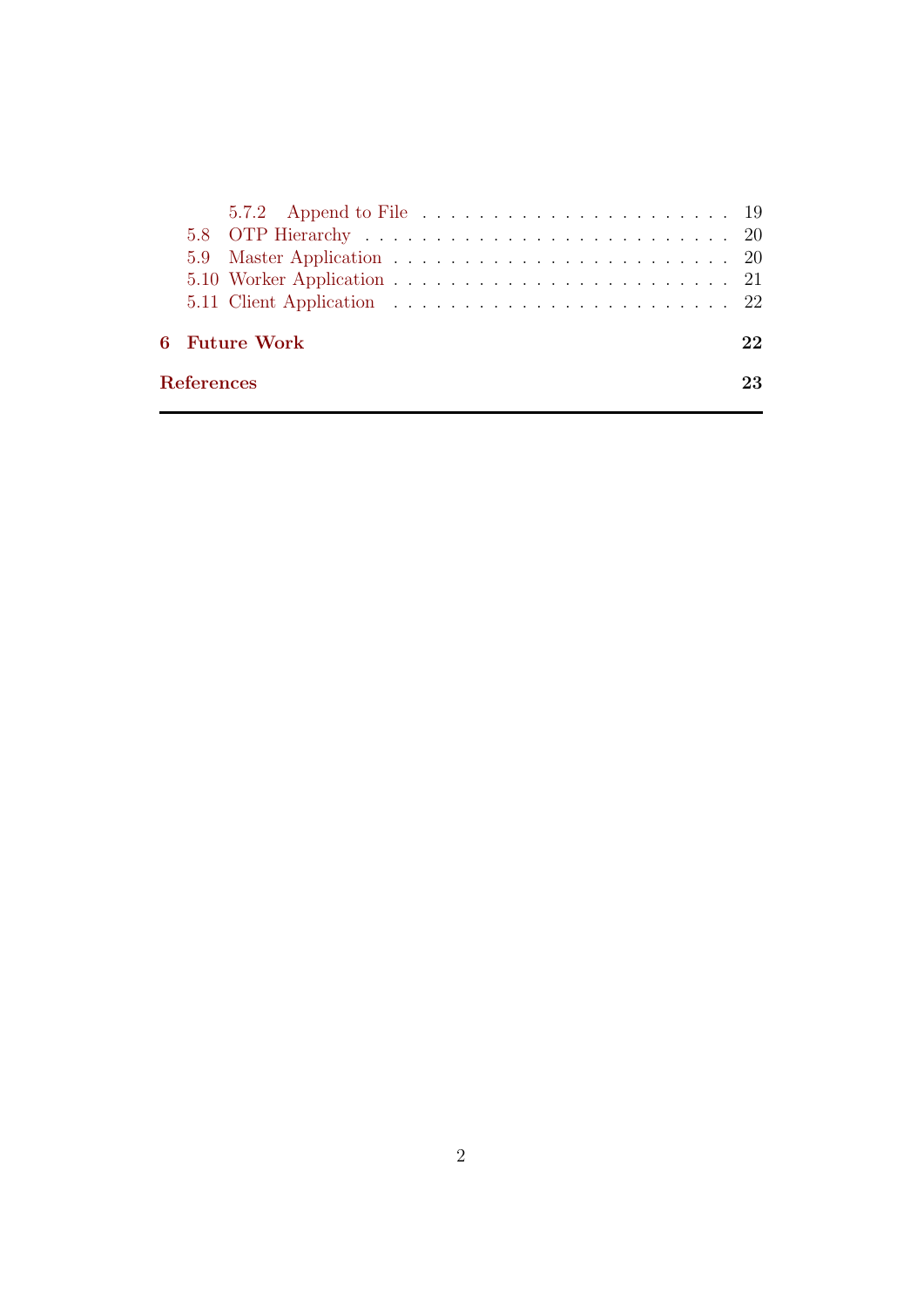## <span id="page-3-0"></span>Abstract

It is extremely difficult for single system to provide high availability, fast response, large data storage and low cost all at the same time. We need multiple systems running in parallel working closely together towards the same goal. We call such systems Distributed Systems. Permanent storages are key component to any computing systems and we, therefore, need Distributed File System (DFS) to store data. It satisfies the needs of applications that process large volumes of data such as search engines, data mining applications.

Erlang [\[1\]](#page-23-5) is recently developed general purpose highly concurrent functional programming language. It was designed to support distributed, fault tolerant, scalable, non-stop applications. It has been used in production systems (e.g. AXD301 ATM switch) with an uptime percentage of 99.9999999% (nine nine's)  $[3, p. 170]$  $[3, p. 170]$  [\[4\]](#page-23-7). It is being used by **Facebook, Github, Riak,** Amazon etc. to develop large distributed systems.

We have leveraged the distributed capabilities of Erlang and have developed yet another DFS namely Erlang Distributed File System (eDFS). It is highly concurrent, reliable, scalable and fault tolerant. In this report, we first develop small taxonomy of DFSs. We, then describe the architecture of eDFS and compare the design with the existing DFSs. We will also compare the different underlining techniques to choose over the other technique.

### <span id="page-3-1"></span>1 Introduction

Distributed File System is an extension of file system which manages files and data on multiple storage devices and provides more performance and reliability using various modern techniques. Outside world only sees it as a single storage device and thus simplifying the interface to a great extent. It also provides location transparency and redundancy to improve data availability in case of failure or heavy load.

Initially DFSs were implemented as part of operating system of each of the connected computers. They either added a software subsystem to UNIX kernel as in Unix United [\[5,](#page-23-0) p. 342] or have developed distributed kernel from scratch like Locus [\[5,](#page-23-0) p. 345]. These DFSs have treated failures as exceptions and focused on sharing of resources. Network File System (NFS) protocol [\[5,](#page-23-0) p. 351] was developed in this sequence to perform remote file operations.

In recent years, there has been as explosion of interest in computing using clusters of commodity or shared resources. Recently developed the Hadoop Distributed File System [\[8\]](#page-23-3) and the Google File System [\[7\]](#page-23-2) are designed for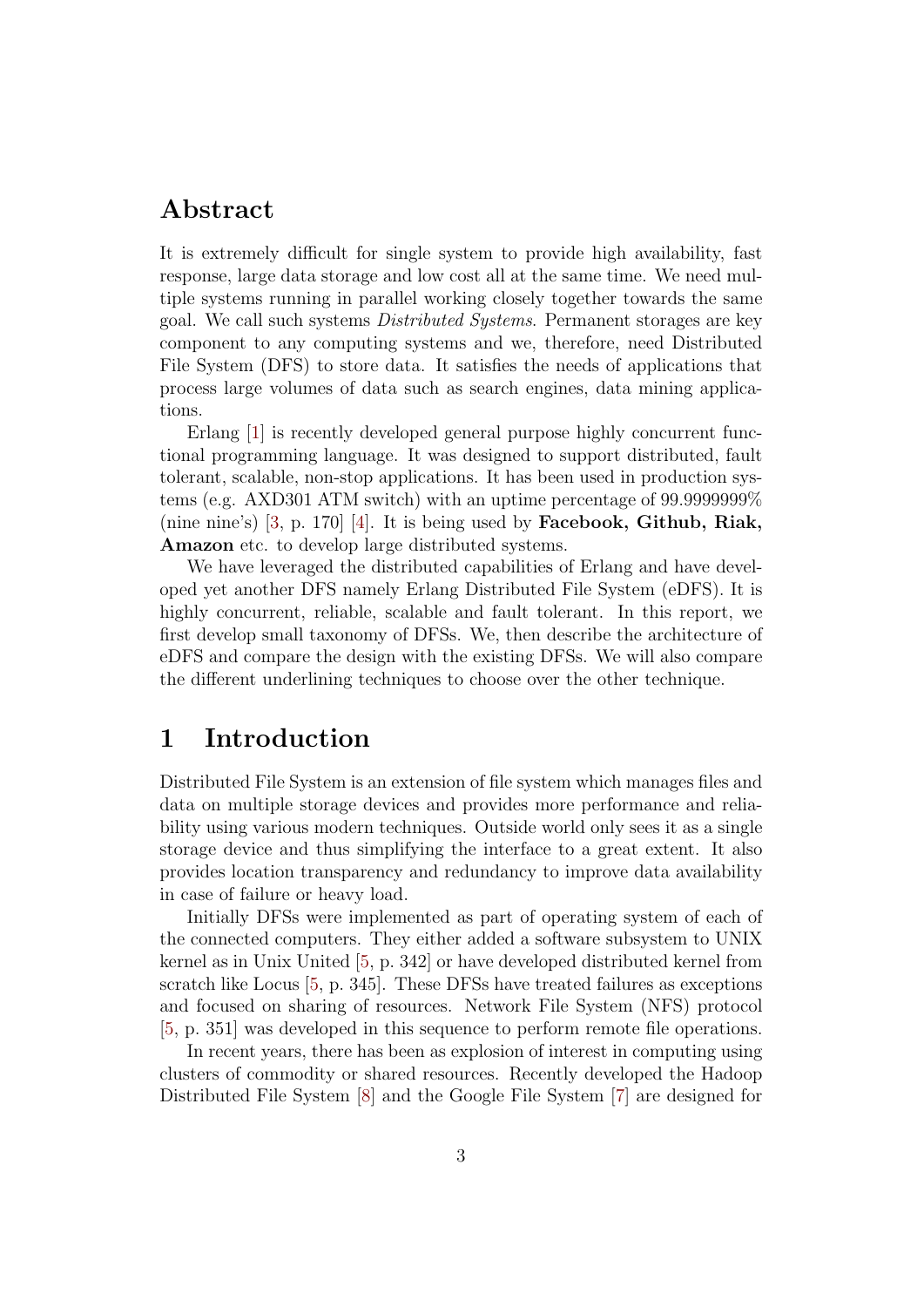use in these commodity computing clusters with a prototypical workload consisting of write once, high throughput, sequential  $I/O$ . These systems are cluster based and typically store the metadata separate from the actual data. They provide reliability by replication and consider component failures as norm rather than exceptions.

eDFS is developed with the same strategy using Erlang distributed capabilities. It provides network transparency, location transparency, server and client side caching for high performance, fault tolerance and scalability to some extent. It is highly concurrent and reliable. Security issues are not handled as of now, upcoming versions of eDFS may provide security as well.

In this report, we begin with developing taxonomy in section [2](#page-4-0) of various techniques and architectures used in DFSs. In section [3](#page-8-1) we look at some of the existing DFSs which are important to understand the architecture of eDFS. In section [4](#page-16-0) we outline some of the prominent features of Erlang. Sections [5](#page-16-1) describes the architecture of eDFS. The main focus has been scalability, efficiency and simplicity while developing the file system. At the end, we discuss the results and future work.

## <span id="page-4-0"></span>2 Taxonomy of Distributed File System

#### <span id="page-4-1"></span>2.1 Transparency

The different types of transparencies a DFS tries to provide, are as follows-

| Transparency   | Description                                               |
|----------------|-----------------------------------------------------------|
| Access         | Hide the differences in the data representation and how   |
|                | the resources are accessed                                |
| Location       | From the file descriptor it is almost impossible to find  |
|                | out the actual location of the file                       |
| Migration      | Hide the movement of resources within the file system     |
| Replication    | Hide the fact that multiple copies are present for a file |
|                | inside the system                                         |
| <b>Network</b> | Allow to access remote file as if they are locally stored |
| Failure        | Hide the failure and recovery of connected components     |
|                | in the system                                             |
| Persistence    | Hide whether the data is stored in memory or disk         |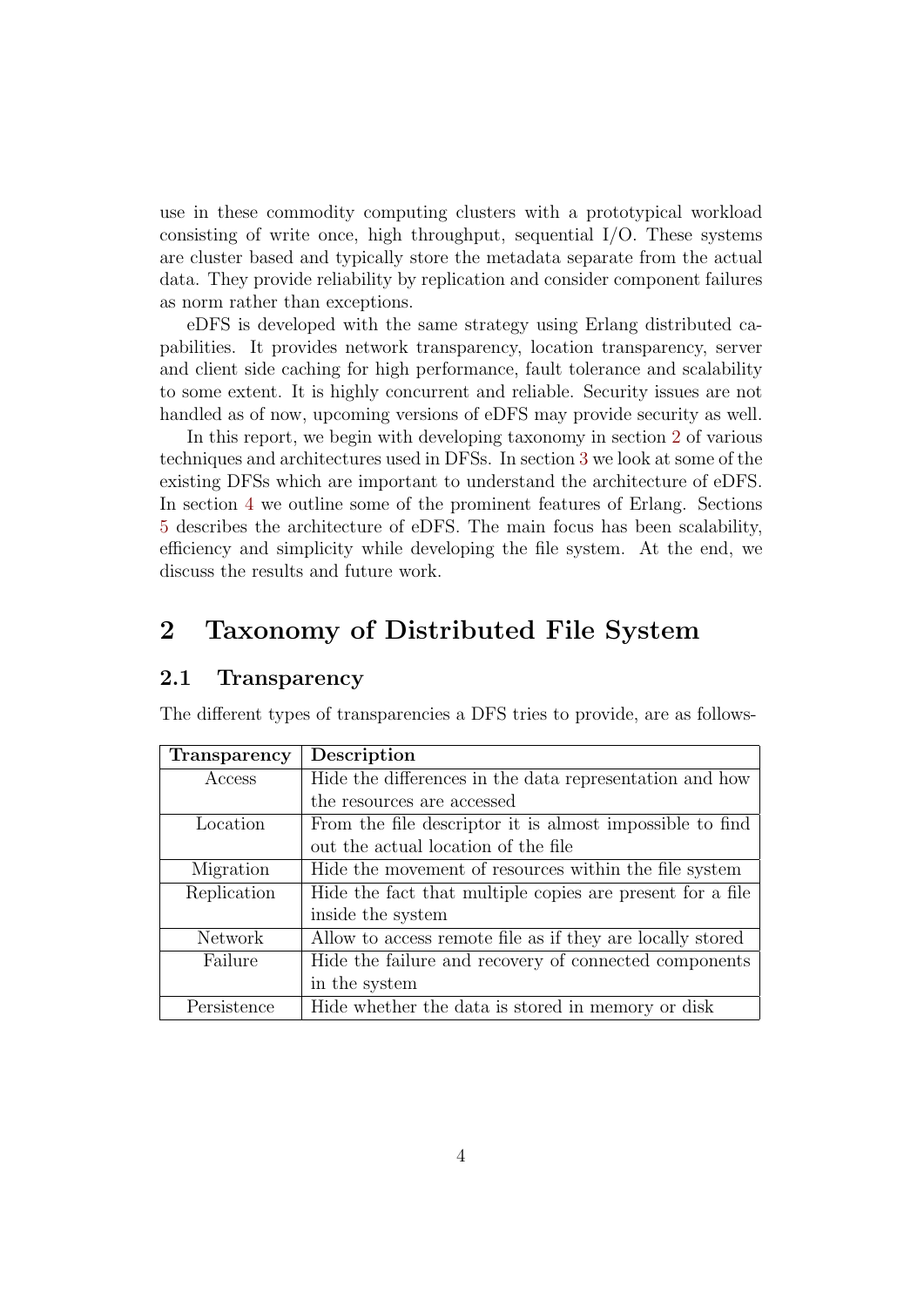## <span id="page-5-0"></span>2.2 Architecture

Following are the various architectures used by DFSs, not necessarily mutually exclusive-

| Architecture  | Description                               | Examples             |
|---------------|-------------------------------------------|----------------------|
| Client-Server | Communication directly<br>with<br>the     | Sun NFS<br>3.3,      |
|               | server having the file, no intermediate   | Unix United 3.1      |
|               | server                                    |                      |
| Cluster Based | Single master node and multiple worker    | GFS 3.7, HDFS        |
|               | nodes or storage sites                    | 3.8, TidyFS 3.9      |
| Symmetric     | All nodes understand disk structure       | Sun NFS 3.3          |
|               | and metadata, all nodes are alike         |                      |
| Asymmetric    | Only a few dedicated metadata man-        | Locus $3.2$ ,<br>An- |
|               | agers                                     | $d$ rew $3.5$        |
| Parallel      | Data is striped, in parallel, across mul- | Panasas 3.6          |
|               | tiple storage                             |                      |
| Object Based  | Provides objects storing all the infor-   | Panasas 3.6          |
|               | mation required to perform any opera-     |                      |
|               | tion with the file                        |                      |

#### <span id="page-5-1"></span>2.3 Processes

Processes can either be stateful or stateless-

| Stateless Fault tolerant, servers don't maintain states so Sun       | NFS. |
|----------------------------------------------------------------------|------|
| it doesn't matter to client or server if other has   3.3             |      |
| crashed                                                              |      |
| Stateful   More efficient but complex in nature, component   GFS 3.7 |      |
| failures has to be handled explicitly                                |      |

## <span id="page-5-2"></span>2.4 Communication Protocol

Most of the DFSs use RPC over TCP as communication protocol. HDFS [3.8](#page-13-0) uses RPC over UDP at times to improve the performance of the system. Some other file systems like Lustre have used a more sophisticated approach to provide network independence. In eDFS, we have used a combination of TCP sockets and Erlang Message Passing for communication between various nodes.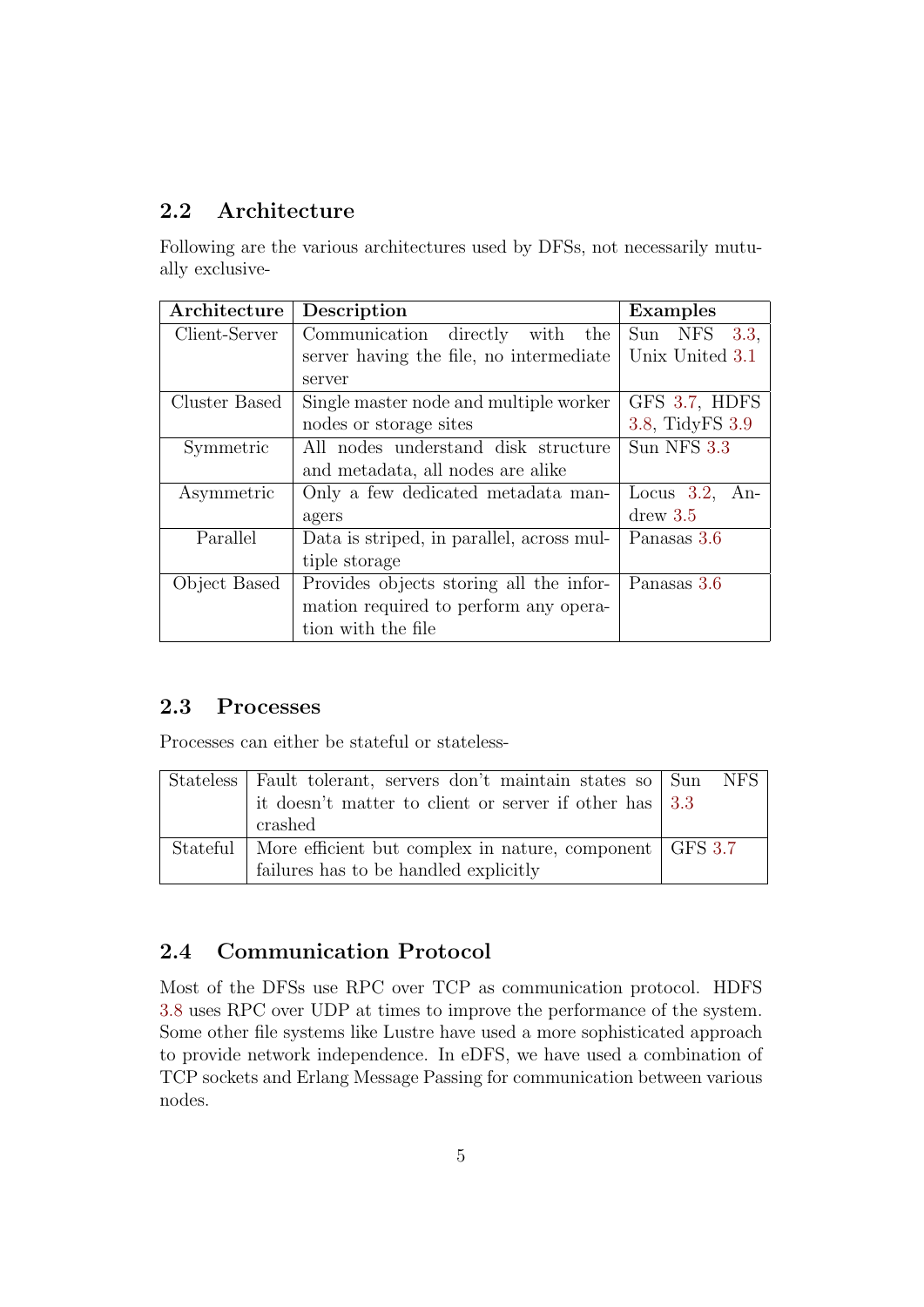## <span id="page-6-0"></span>2.5 Namespace Structure

Namespace structure is important to a distributed file system. It is an abstraction of real physical storage. Following approaches has been used by DFSs-

| Approach        | Description                                      | Example              |
|-----------------|--------------------------------------------------|----------------------|
| Central         | Single metadata server stores all the map-       | GFS $3.\overline{7}$ |
| Metada Server   | pings from actual path of the file to its phys-  |                      |
|                 | ical location on disk including the storage site |                      |
|                 | location                                         |                      |
| Distributed     | Multiple synchronised metadata servers           | HDFS 3.8             |
| Metadata        |                                                  |                      |
| Approach        |                                                  |                      |
| Mount<br>Proto- | Client mounts the server in a local directory    | <b>NFS</b><br>Sun    |
| col             | and treats it as part of local file system       | 3.3                  |

## <span id="page-6-1"></span>2.6 Sharing Semantics

Mostly file systems provide locking mechanism and follow write-once-readmany access models. In such cases, there is some delay before other clients reading the file sees the newly written data. On the other hand, Google File System [3.7](#page-12-1) follow multiple-producer-single-consumer access model to support its search engine requirements. Some follow Unix semantics for file sharing (everybody sees the effect of write as soon as writing is complete) but it impacts efficiency a lot.

## <span id="page-6-2"></span>2.7 Caching

Caching has been extensively exploited to improve efficiency of DFS but handling cache is complex and requires server to be stateful. Following types of caches have been implemented by file systems-

| Method  | Description                                                  | Example |
|---------|--------------------------------------------------------------|---------|
| Server  | Side   Metadata is cached in memory to provide   Sprite 3.4  |         |
| Caching | fast access                                                  |         |
| Client  | Side   Data is fetched in blocks and cached by   Locus $3.2$ |         |
| Caching | clients                                                      |         |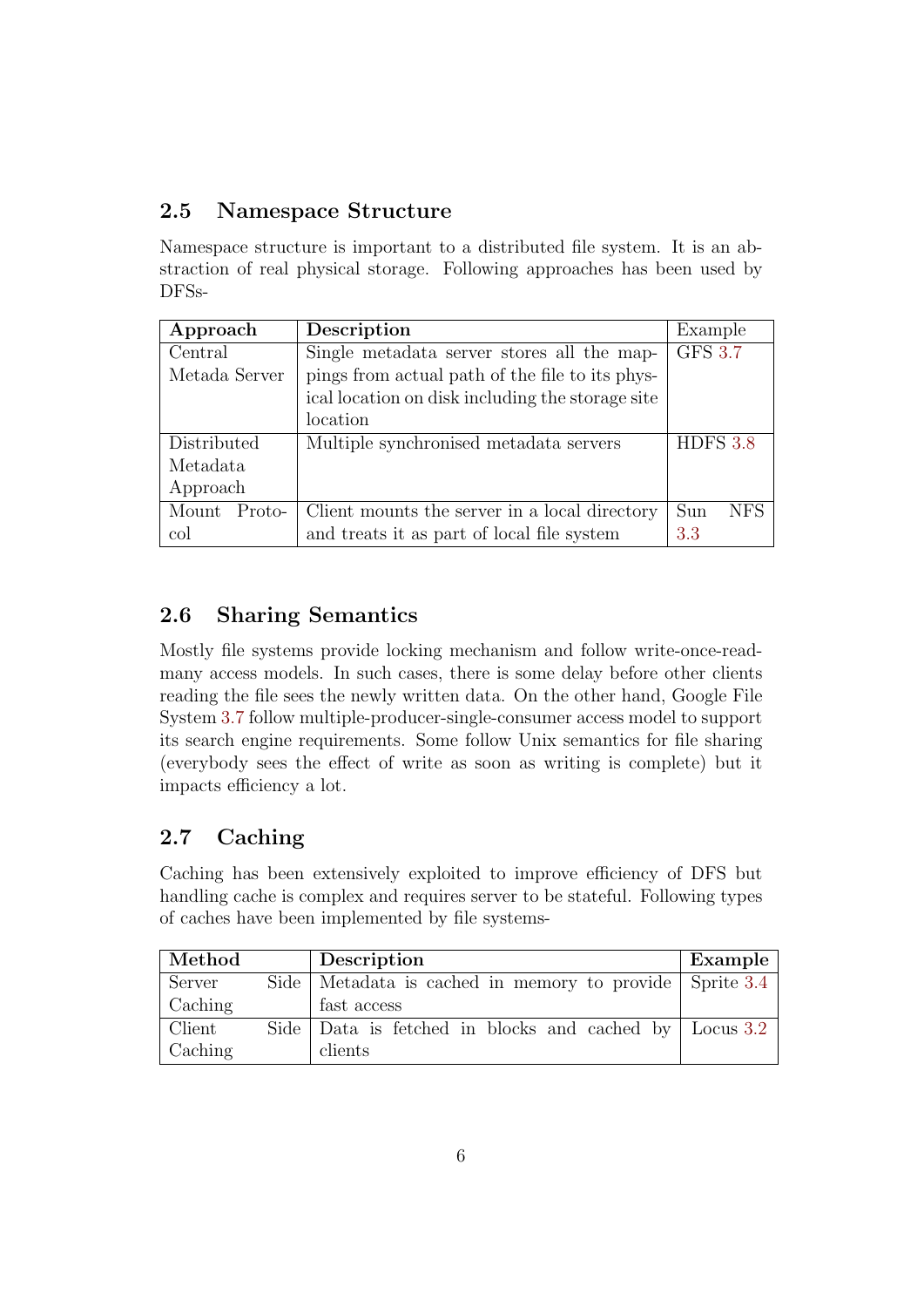#### <span id="page-7-0"></span>2.8 Consistency & Replication

It is very important to ensure the consistency of the data in the file system. Most of the DFSs use checksum to validate the data after sending it over the network. HDFS [3.8](#page-13-0) stores file's metadata (e.g. checksum per block) in a different file than the actual data on worker node to avoid corruption in both data and metadata at the same time. GFS [3.7](#page-12-1) doesn't even allow modifications in a file once written. Only appends are possible through lease mechanism so that consistency of the data is maintained.

There are two types of data to be replicated- metadata and actual data replication. Following expensive techniques are used for metadata replication considering the importance of it-

- 1. backup metadata server like in HDFS [3.8](#page-13-0)
- 2. Periodic Checkpoints, Snapshots and transaction logs

For data replication, following techniques are useful-

| Method       | Description                                                 | Example   |
|--------------|-------------------------------------------------------------|-----------|
| Synchronous  | A pipeline is setup and data is mutated on all GFS 3.7      |           |
| Replication  | the replicas                                                |           |
| Asynchronous | Data is first mutated on one replica and client   Locus 3.2 |           |
| Replication  | it notified. Rest replicas are updated later                |           |
| <b>RAID</b>  | Use various RAID technologies for replication               | RAID 0 in |
|              |                                                             | Lustre    |

#### <span id="page-7-1"></span>2.9 Fault Tolerance

Two ways to treat and recover component failures-

| Method                      | Description                                                            | Example         |
|-----------------------------|------------------------------------------------------------------------|-----------------|
| Failures                    | as $\vert$ System will isolate the failure node or recover $\vert$ Sun | NFS             |
| exceptions                  | the system from the last running normal state $\vert 3.3 \rangle$      |                 |
| Failures<br>as <sub>1</sub> | They assume failures are possible and imple- GFS                       | - 3.7.          |
| norm                        | ment programs to handle them                                           | <b>HDFS 3.8</b> |

#### <span id="page-7-2"></span>2.10 Scalability

Scalability has been a major issue for the file systems. Following points are important in this regard-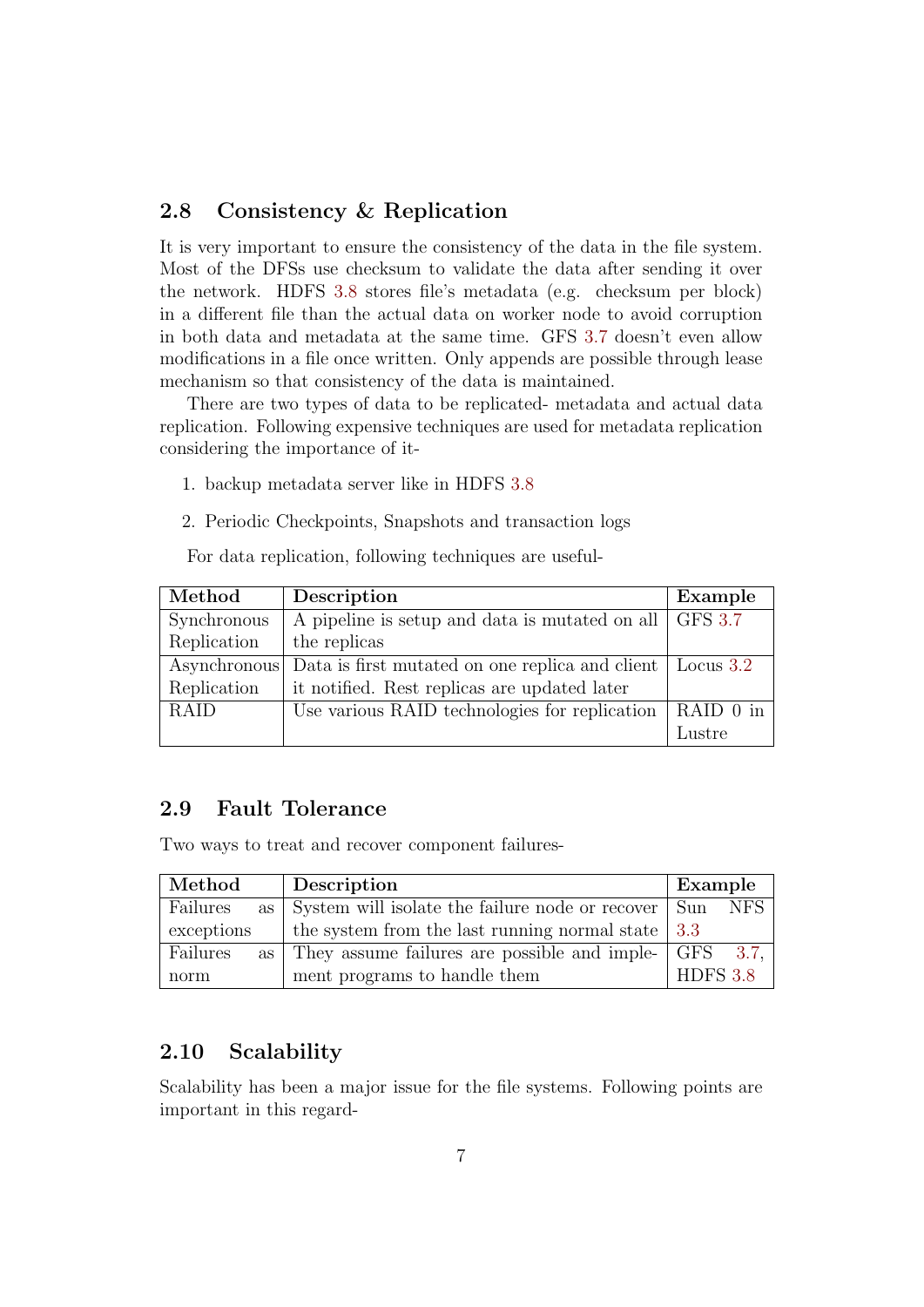- 1. DFS relying on broadcasting is not scalable e.g. Sprite [3.4](#page-11-0)
- 2. Central control systems for example having single metadata server can be scaled only to limited extent e.g. GFS [3.7](#page-12-1)
- 3. The practical approximation to symmetric and autonomous configuration is clustering, where a system is partitioned into a collection of semi-autonomous clusters. Cross cluster references should be avoided in such a case e.g. Locus [3.2](#page-9-0)
- 4. Light weight processes are important to scalable systems. In such cases, an I/O request only delays a single process (thread) not the entire service. I/O requests are frequent in DFS. Also sharing among the threads is easily facilitated.

#### <span id="page-8-0"></span>2.11 Security

Most DFS employs security with authentication, authorization and privacy. Some are only for specific purposes where clients can be trusted. No security is implemented in such systems.

## <span id="page-8-1"></span>3 History of DFS

#### <span id="page-8-2"></span>3.1 Unix United [\[5,](#page-23-0) p. 342]

This is one of the earliest attempt to extend UNIX file system to a distributed file system without modifying the linux kernel. A software subsystem (application) named Newcastle Connection is added on top of kernel on each of the connected computers.

Unix United name structure is a hierarchy composed of component UNIX subtrees. Roots of each component unit (connected computer) are assigned names except its own root. Therefore, only relative path names are allowed. This leads to network transparency but not complete location transparency. The connection layer Newcastle, intercepts all system calls concerning files and filters out the remote access commands. Each system stores a partial skeleton of global naming structure related to only its neighbouring systems. To access a file farther than 1 system unit, remote traversals has to be continued. One client one process model is implemented to perform operations on remote files. RPC protocol is used for communication between component units.

It is the simplest possible distributed file system. The issue of autonomy of component system is well demonstrated but the stateful service scheme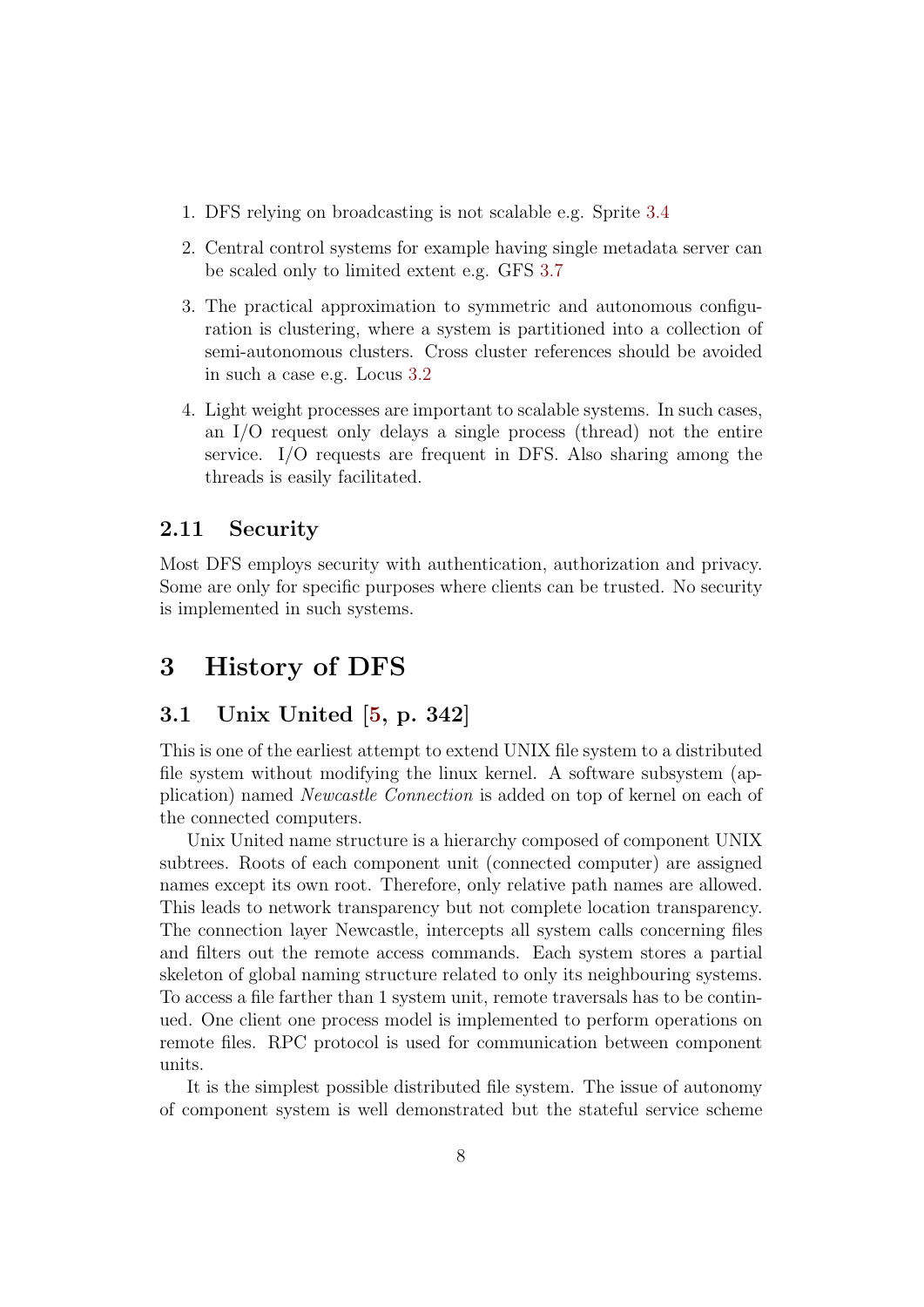makes it less robust. It does not provides any reliability, no fault tolerance either.

#### <span id="page-9-0"></span>3.2 Locus [\[5,](#page-23-0) p. 345]

Locus is a full scale true distributed operating system and implements distributed file system as one part of it. It uses the facility of light weight processes (LWP) to achieve multitasking. The most powerful feature is separation of logical view of the file system with the actual storage. All the high level operation like read and write only need to worry about the logical view. The distributed operating system takes care of the rest providing reliability, fault tolerance, network and location transparency.

A removable file system in Locus is called filegroup, a logical name structure. Each file group is mapped to multiple physical containers called packs storing replicas of the files in the filegroup. One copy is assigned primary tag and always contains the most recent version of the data. Current synchronization site (CSS) is responsible for updating the rest of the replicas. A mount table is maintained on each node to provide network transparency.

Caching is used for efficient read and write operations. While reading a file, Using Site (US) finds a potential Storage Site (SS) with the help of CSS and communicates directly to get the data. The whole page is fetched to US and stored in kernel buffer. Further read calls are serviced from kernel buffer. While writing, on the other hand, first the primary copy is updated and then CSS is informed to update the rest of the replicas. It used shadow page mechanism for implementing atomic commit. CSS is responsible to ensure fault tolerance. Locking facilities are provided in order to enforce exclusive-writer-multiple readers policy.

Though Locus is fault tolerant, reliable DFS but it is not meant for very large distributed environment. One CSS per file group, extensive message traffic and server load caused by the access synchronization and replication of logical mount table at all sites does not allow it to scale largely.

#### <span id="page-9-1"></span>3.3 Sun Network File System (Sun NFS) [\[5,](#page-23-0) p. 351]

NFS provides file services in a heterogeneous environment of different machines, operating systems and network architectures. This is achieved through the use of RPC primitives built on top of External Data Representation (XDR) protocol. It is mostly divided into two parts- mount protocol and file access protocol. Mount protocol allows user to treat the remote file system locally whereas file access protocol enables reading, writing in a file, searching in a directory etc.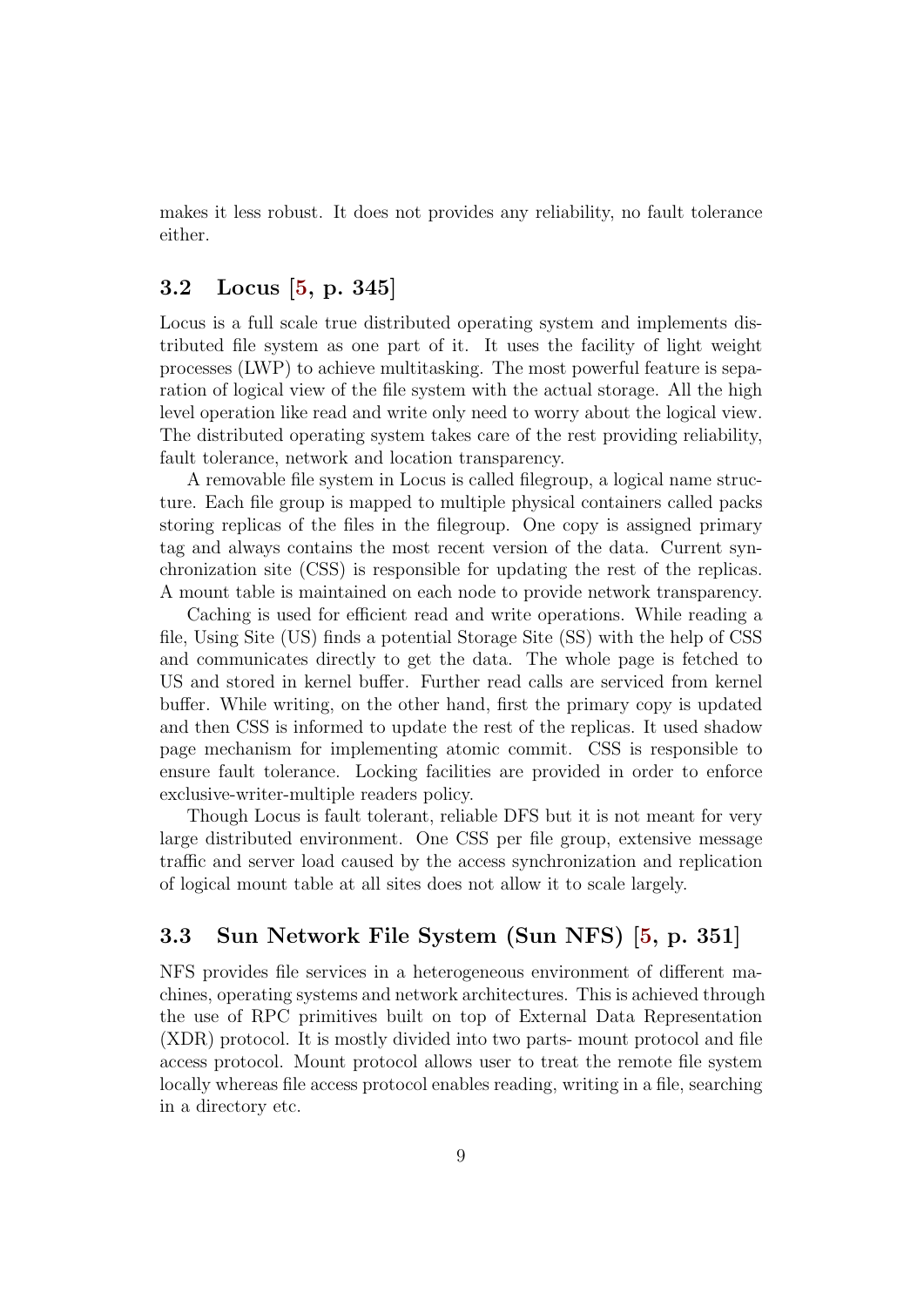NFS has 3 layered architecture as shown in figure [1.](#page-10-0) The top layer provides a clean interface to users to perform operations on files. Middle layer is Virtual File System (VFS). It activates file system specific operations for local requests and NFS protocol procedures for handling remote requests. The bottom layer implements the NFS protocol. Every system has its own view of logical name structure. For I/O operations, each client communicates to the server directly. Pathname traversal is also performed client to server with no mediator. A directory lookup cache is maintained for efficient traversal.



<span id="page-10-0"></span>Figure 1: NFS Architecture

For security reasons, each server maintains an export list that specifies the local file systems it allows to export (get mount) along with the names of machines permitted to mount them. Cascading mounts does not exhibit transitive property and the security of the system is still preserved. The list is also used to notify the servers if any of the connecting server goes down. Only administrator/s has rights to change the export list.

The prominent feature of NFS servers is that servers are stateless. Caching is used for efficient file operations but it is handled such that stateless property is preserved. The changes, therefore, may take some time to be visible to others. Overall it provides network transparency, fault tolerance to some extent but fail to provide location transparency, reliability.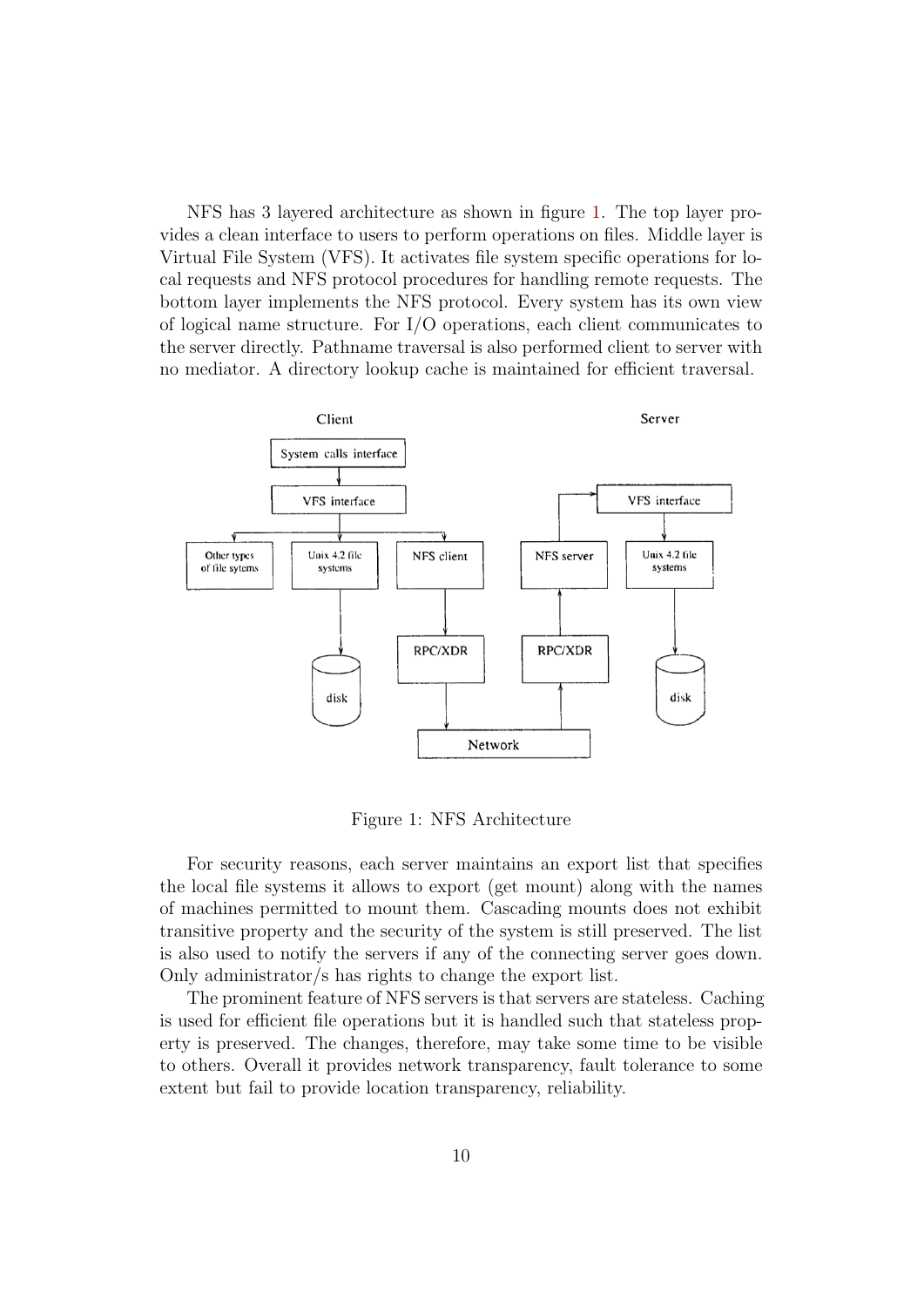#### <span id="page-11-0"></span>3.4 Sprite [\[5,](#page-23-0) p. 357]

Sprite, similar to Locus [3.2](#page-9-0) developed from scratch, is distributed operating system. It is complete location and network transparent. Every domain (the component unit) maintains a prefix table containing the path of the topmost directory of a domain as the key. Longest prefix search gives the location of the file. If the file is not found at the location, the broadcast protocol is invoked and the table is updated. In this protocol, whoever has the file replies to the broadcast message.

Sprite uses caches extensively to provide efficient reads. Delayed write, version numbers and stateful servers provide efficient writes. It follows one write multiple read model but cache is disabled when multiple clients are performing reads and write. This leads to substantial degradation in performance. Replication can be arranged so that servers storing a replicated domain give different prefix to different clients for the same domain.

Sprite has powerful prefix table management technique but it is not so much fault tolerant and scalable because of the extensive use of broadcast protocol and caching techniques.

#### <span id="page-11-1"></span>3.5 Andrew [\[5,](#page-23-0) p. 360]

Andrew file system is known for its scalability features. It is implemented by modifying linux kernel. It follows cluster based architecture. The master node is called Vice whereas the worker node runs the process named Venus. Vice presents with a location and network transparent view of the file system to clients. The DFS consists of many clusters, each cluster containing one master node and multiple worker nodes (workstations). For performance reasons, inter cluster references are avoided.

Clients are presented with a partitioned space of file names- local and shared name space. workstations are required to have local disks where they store their local name space, whereas servers collectively are responsible for the management and storage of the shared name space in Vice.

Andrew file system exploits extensive use of disk caching to increase the performance. It caches contents of directories and symbolic links for pathname translations. For missing paths, Venus does a traversal and caches the information. Entire File is cached while reading and writing. Kernel can directly read data from cache without any intervention of Venus. An event driven callback mechanism is used to invalidate cache when file is modified by other clients.

Andrew was a successful attempt towards scalable DFS. It provided network and location transparency and fault tolerance were treated as errors.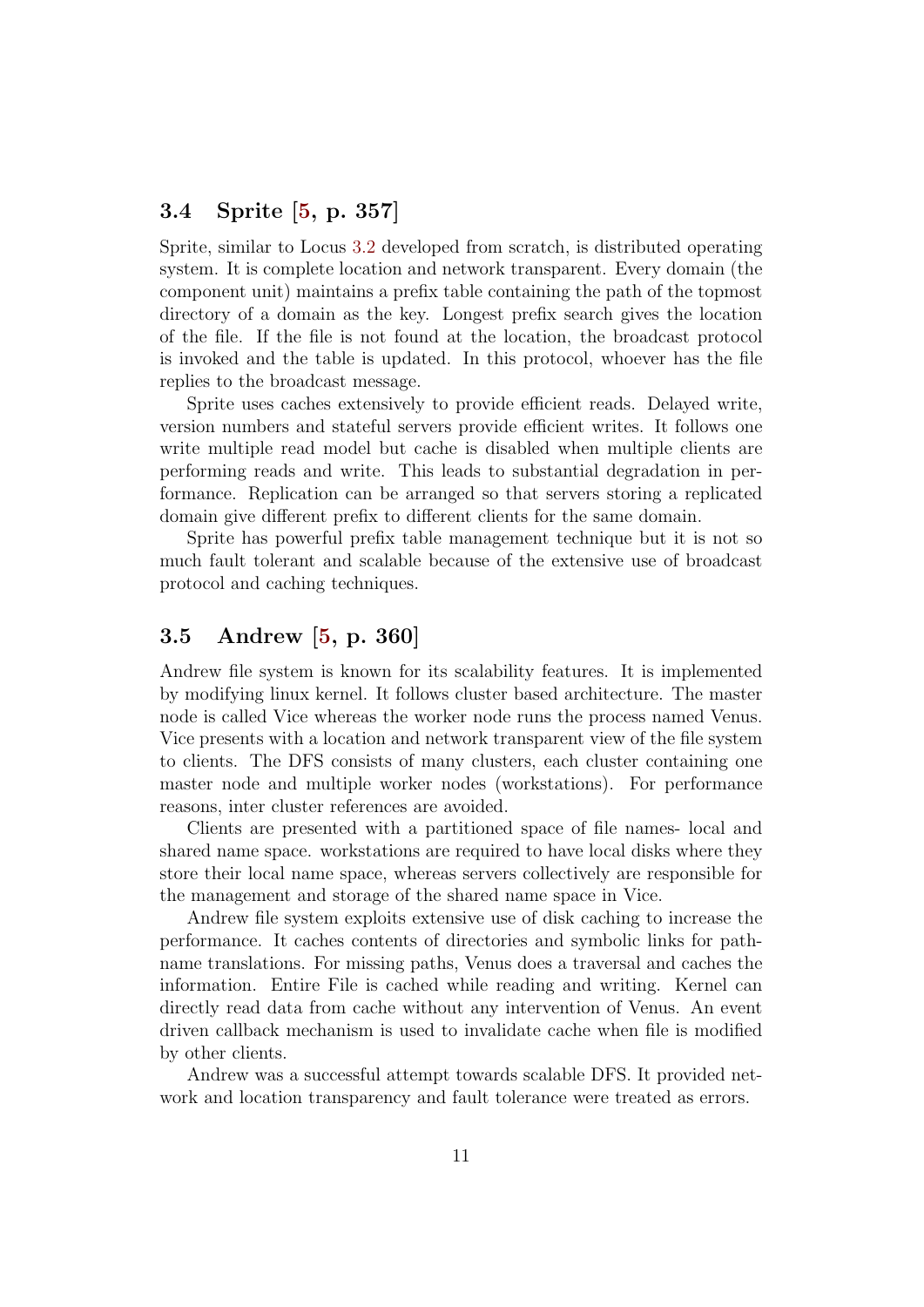#### <span id="page-12-0"></span>3.6 Panasas Active Scale Storage Cluster [\[6\]](#page-23-1)

It is a general purpose storage system developed by combining a DFS with smart hardware based on Object based Storage Devices (OSD). It uses RAID and in memory cache to provide efficient access. Decoupling the data path (read and write) from the control path (metadata) allows direct access to files for clients.

The primary component is the object and object devices. An object is an entity which contains the data and has enough information to allow the data to be autonomous and self managing. The object based storage devices (OSDs) are more intelligent evolution of disk drives that can layout, manage and server objects. A cluster contains metadata server (MDS), OSDs and client module providing POSIX compliant interface to the user.

MDS is responsible for metadata management. It constructs, manages and disseminates a map describing the layout of each file , allowing clients to access objects directly. A map enumerates the OSDs over which the file is striped. It uses secure, cryptographic token called capability for secure access to the data. It is also responsible for reconstruction of lost component objects, parity scrubbing, directory management and callback mechanism for validating cache.

OSDs, on the other hand, are responsible for data storage and concurrent access. While writing to disk, OSD file system (OSDFS) attempts to write data in contiguously blocks on disk. It breaks up the write into multiple seeks otherwise, making sure to place per object data on physically contiguous block. Read ahead mechanism is used with in memory cache to enable fast read access. Objects store a rich set of information for the purpose of read ahead algorithm.

The OSD also reduces the metadata management burden on the MDS by maintaining one component object per OSD. Successive object stripe units are added to initial component object for every stripe on every drive to avoid the need for client to go to MDS again. Overall this is a good example of object based secure, scalable distributed file system.

#### <span id="page-12-1"></span>3.7 Google File System (GFS) [\[7\]](#page-23-2)

Google file system was developed to meet the rapidly growing demands of Google's data processing needs. It is scalable, highly fault tolerant, reliable system and provides complete network and location transparency. The design is driven by the following facts-

• Component failures are very common in large cluster, hence treated as norms rather than exceptions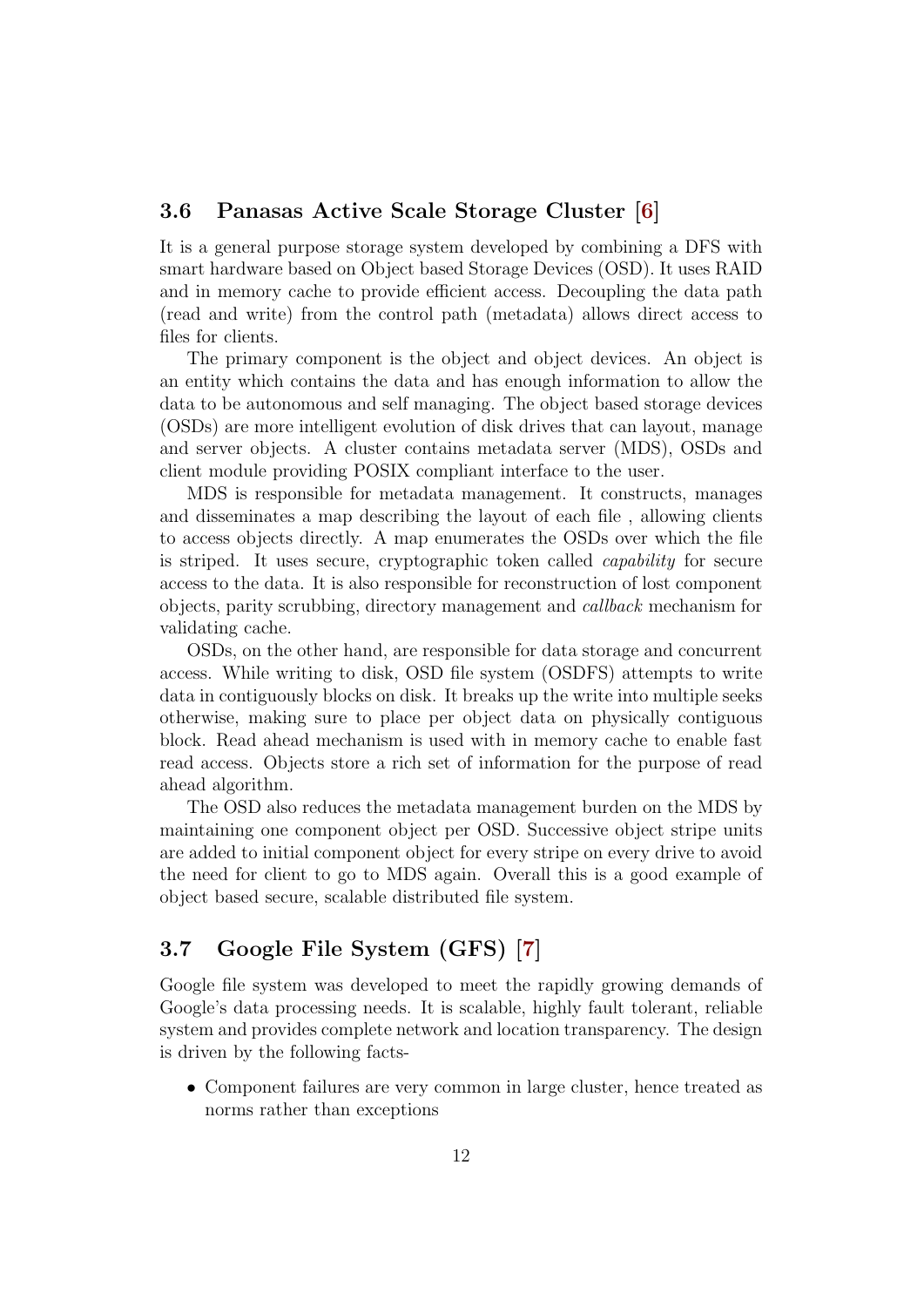- Files are huge by traditional standards. Block size is, therefore, kept as 64MB
- Most files are mutated by appending new data rather than overwriting existing data. GFS is optimized for sequential access and append writes compared to random access. It provides multiple append operation by multiple clients at a time.

A GFS cluster consists of single master node and multiple chunk servers. The master maintains all the system metadata including namespace, access control information, mapping from files to chunk and current location of chunks. It controls chunk lease management, garbage collection of orphaned chunks and chunk migration between chunk servers. The master periodically communicates with each chunk server in Heartbeat messages to give instructions and collect its state.

Neither the client nor the ChunkServer caches the file data. Client caches offer little benefit because most applications streams through huge files. Not having them simplifies the client. ChunSservers need not cache file data because chunks are stored as local files and so Linux's buffer cache already keeps frequently accessed data in memory.

Lease mechanism is used to minimize the master's involvement in all operations. A lease is assigned to any ChunkServer for a particular chunk and is responsible to update all the changes in the chunk to the rest of the replicas. A lease times out unless extensions are granted through HearBeat messages by master node. While writing, a pipeline is first setup and data is pushed to all replicas by client. Once all the replicas have acknowledged receiving the data, a write request from the client is issued. The primary having the lease, assigns consecutive serial numbers to all the mutations it receives possibly from multiple clients. After applying the mutation to itself, the primary forwards the write request to rest of the replicas. Master node offers locking mechanism if demanded explicitly. If the mutation is not successful at any replica, it is left in inconsistent state and later on garbage collected by the master. Stale replicas are detected by keeping version numbers. It stores checksum along with data per each 64 KB blocks to ensure data integrity.

#### <span id="page-13-0"></span>3.8 Hadoop Distributed File System (HDFS) [\[8\]](#page-23-3)

Hadoop, mainly developed by yahoo, is a distributed parallel and fault tolerant file system. It provides framework for analysis and transformation of very large data clusters as well. Hadoop has the capability to partition data among thousands of clusters and perform computation in parallel. It follows cluster based architecture just like Google File System.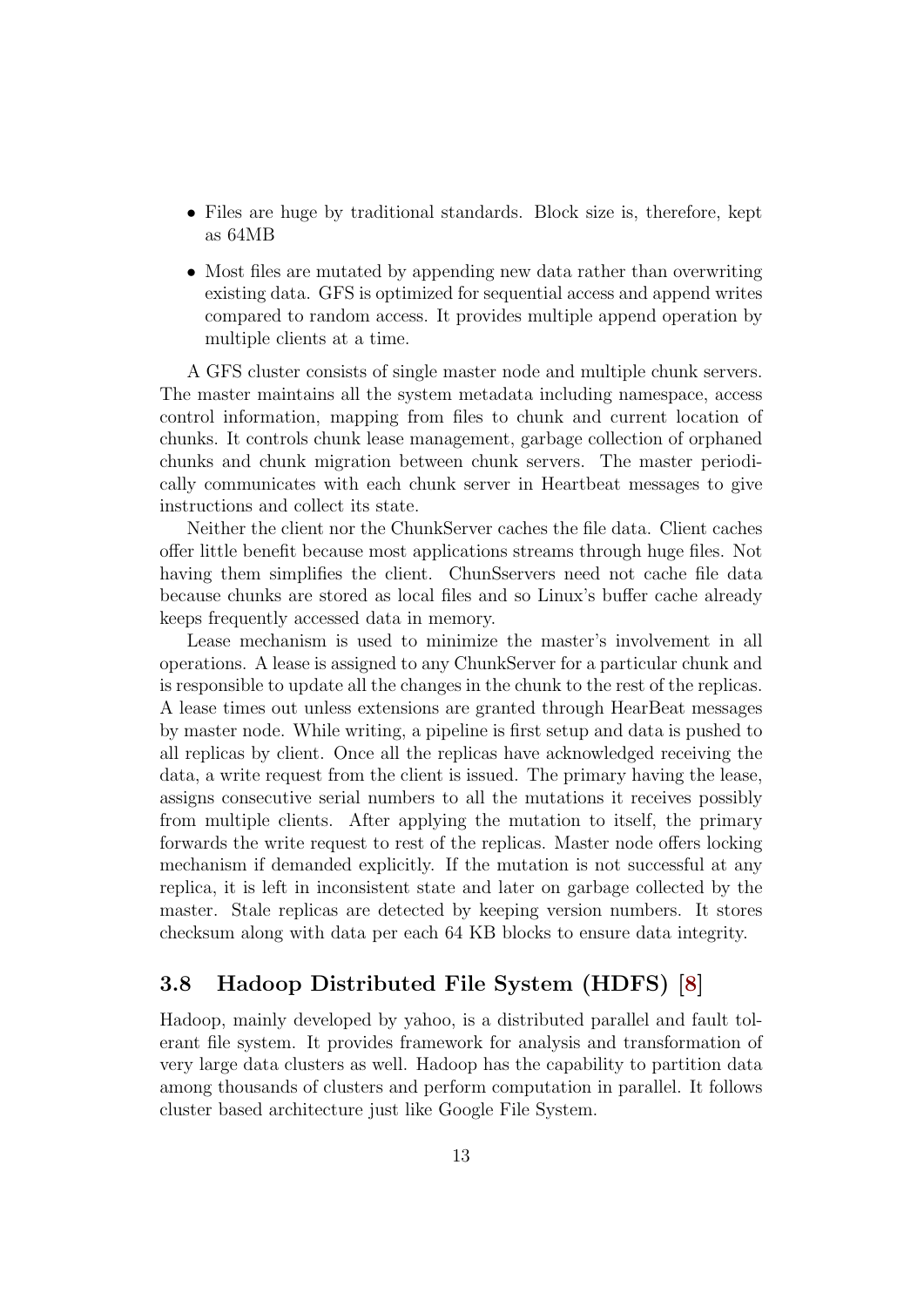The HDFS namespace is hierarchy of files and directories. Everything is stored on the NameNode (metadata server) with attributes like permission, modification and access times including the locations of replicas of each block of the file. Everything is kept in RAM for fast servicing the client. Each block replica on a DataNode is represented by two files in the localhost's native file system. The first file contains the data itself and the second file is block's metadata including checksums. DataNode performs a handshake while startup and informs the NameNode about its presence. It sends the block report containing details of all the blocks maintained by it during handshake. Heartbeats are periodically sent to NameNode providing information about the capacity of the DataNode. These details are used while making allocation and load balancing decisions by the NameNode. It replies to the heartbeats in case it wants the DataNode to perform any specific operation.

Checkpoints are periodically created and maintained by keeping a journal of namespace to protect the file system metadata. DataNode other than storing data, can behave as CheckpointNode or BackupNode. CheckpointNode is responsible for combining existing checkpoints and journals. BackupNode stores all the metadata same as NameNode except block locations and is capable to creating new checkpoints.

HDFS implements single writer multiple reader model. Lease mechanism is used to avoid multiple clients to write at the same time. Lease is renewed through HeartBeats. Servers are stateful and uses buffer of size 64KB while writing. A pipeline is setup from client to the DataNodes. TCP like mechanism is implemented to achieve reliable writes. It takes some time before the data is visible to other clients to read. hflush operation is provided if data is required to be made visible instantly. Checksums are stored to ensure the integrity of the data on the local disk.

HDFS has a balancer to balance the data across the Data Nodes. NameNode is responsible for replication management for blocks on the DataNodes. A garbage collector is also present on DataNode in order to verify checksums and making sure the correct data is present. Any corruption is informed to the NameNode and recover methods are executed. Hadoop is highly scalable, reliable, efficient and fault tolerant distributed file system. It also provides complete network and location transparency.

#### <span id="page-14-0"></span>3.9 TidyFS [\[9\]](#page-24-0)

TidyFS, developed at Microsoft Research Center, is a simple and small distributed file system providing the abstraction necessary for data parallel computation. The prototypical workload is assumed to be high throughput, write once, sequential I/O. Cluster based architecture is implemented. The files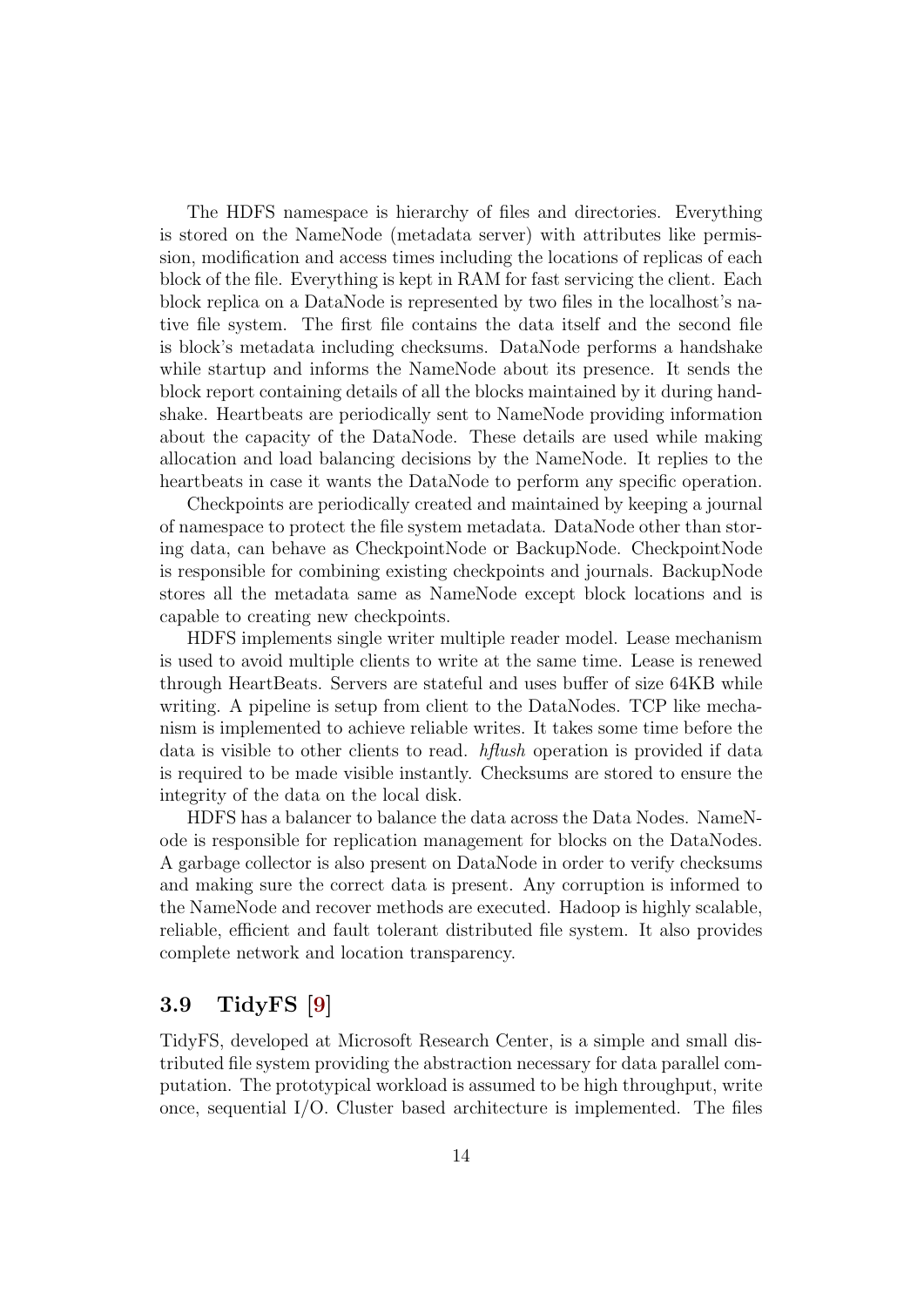are divided in the sequence of streams (blocks) and stored on the data node. The mapping of streams to sequence of partitions is stored on the metadata server. The metadata server is implemented as state machine and replicated for scalability and fault tolerant. The system provides a Graphical User Interface which enables users to view the state of the file system. A small service installed at each cluster machine is responsible for replication, validation and garbage collection. Clients read and write data directly to get the best possible I/O performance.

TidyFS has 2 interesting concepts. One is the implementation of servers as state machine and other is lazy replication to provide fault tolerance. Every storage machine can be in one of the four state: ReadWrite, the common state, ReadOnly, Distress or Unavailable. Machines transition among states as the result of an administrator's command. During the transition appropriate actions are executed. If a computer transitions from ReadWrite to ReadOnly, its pending replicas are reassigned to other computers that are in the ReadWrite state. If a computer transitions to the Distress state, then all parts, including any which are pending, are reassigned to other computers that are in the ReadWrite state. The Unavailable state is similar to the Distress state, however in the Distress state, parts may be read from the distressed computer while creating additional replicas, while in the Unavailable state they cannot. The Distress state is used for a computer that is going to be removed from the system, e.g. for planned re-imaging, or for a computer whose disk is showing signs of imminent failure. The Unavailable state signifies that TidyFS should not use the computer at all.

#### <span id="page-15-0"></span>3.10 Green HDFS [\[10\]](#page-24-1)

The energy conservation of the extremely large scale, commodity data centers has become a priority problem, especially when the whole world is trying to go green. In 2010, a variant of HDFS called GreenHDFS is proposed, which focuses on energy consuming issue in DFS.

In GreenHDFS, the data node is categorized into two zones, the cold zone and the hot zone. Hot zone consists of files that are being accessed currently or newly created. Performance is the greatest importance here so the energy savings are traded-off for high performance. The cold zone consists of files with low accesses. Files in cold zone are moved from hot zone by File Migration policy. For optimal energy savings, the servers in cold zone are in a sleeping mode by default. Each file in GreenHDFS is associated with temperature. A file is in hot zone when its created, but its temperature decreases if its not accessed frequently. When its temperature is lower than a threshold, its moved to the cold zone. Similarly, a file in cold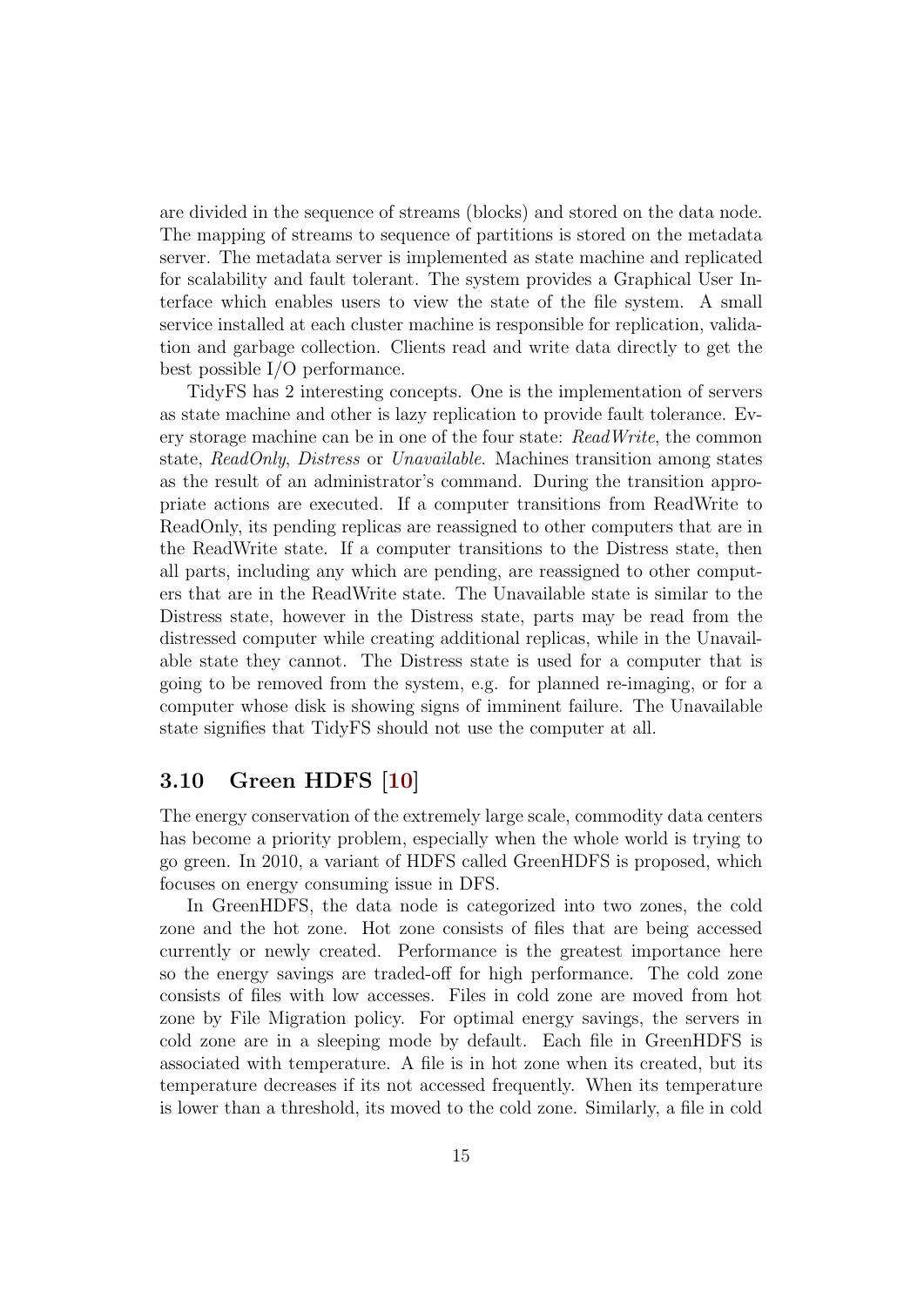zone is moved to hot zone if its accessed frequently.

GreenHDFS has a straight-forward goal and a simple design to achieve it. It is capable of achieving 24% savings in energy costs. However, moving files between servers and putting servers into sleep mode will definitely do harm to the overall performance.

## <span id="page-16-0"></span>4 Erlang

Erlang is pure functional, concurrency oriented, distributive, fault tolerant programming language. It runs on BEAM virtual machine, has its own scheduler, garbage collector and completely based on no shared memory but asynchronous message passing. Creating a process and destroying it is as quick as allocating an object in object oriented language. It believes in "Let it Crash" model and recover from normal state back again. It provides the concept of linking processes so that other process is informed when the linked process crashes. It has built in support for distributed operations. OTP are libraries and design principles in Erlang to provide middle-ware to develop large scale systems. It makes creating a distributed system as easy as a single server system.

## <span id="page-16-1"></span>5 Erlang Distributed File System (eDFS)

It is cluster based, complete location and network transparent, fault tolerant, reliable and based on light weight processes provided by Erlang. The workload is assumed to be general purpose but file system is optimized for high throughput, sequential I/O. Component failures are considered as norm rather than exceptions.

#### <span id="page-16-2"></span>5.1 Architecture

A cluster of eDFS contains a master node, many worker nodes and one or more than one client servers as shown in figure [2.](#page-17-1) Client communicate with client server in order to perform operations on file system. Client can be a browser or any other application which can communicate over tcp/ip connection. Client server can directly communicate to master node or any worker node. Multiple clients can perform operations on file system at the same time using same client server. Multiple client servers can be deployed for load balancing.

All the communication between client and any other node (master or worker) uses standard Bert protocol [\[2\]](#page-23-8) unless it is simply message passing.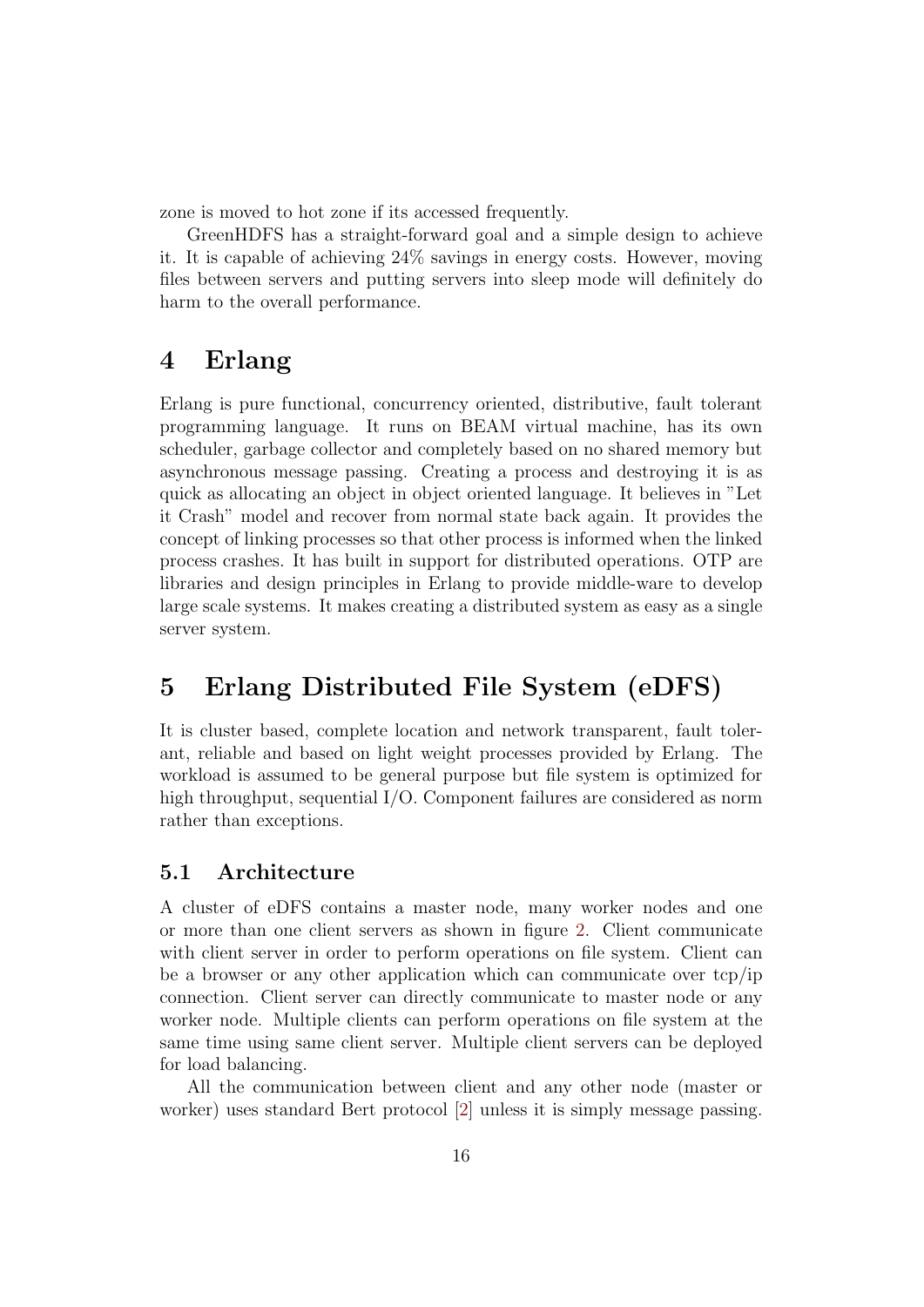Each time a client wants to perform operation on file system, it connects to client server. The client server in turn connects to master node or worker node depending upon the type of request. The client and each worker node creates separate processes corresponding to the operations performed on a single file. Every process has an associated time-out giving fault tolerance to the system.



<span id="page-17-1"></span>Figure 2: eDFS design

### <span id="page-17-0"></span>5.2 Master node (Metadata Server)

Master node takes care of handling metadata. It is stored in mnesia in ets tables only. Each file, when created, is divided into chunks of approximately equal size. Every chunk is assigned a unique id and stored on multiple worker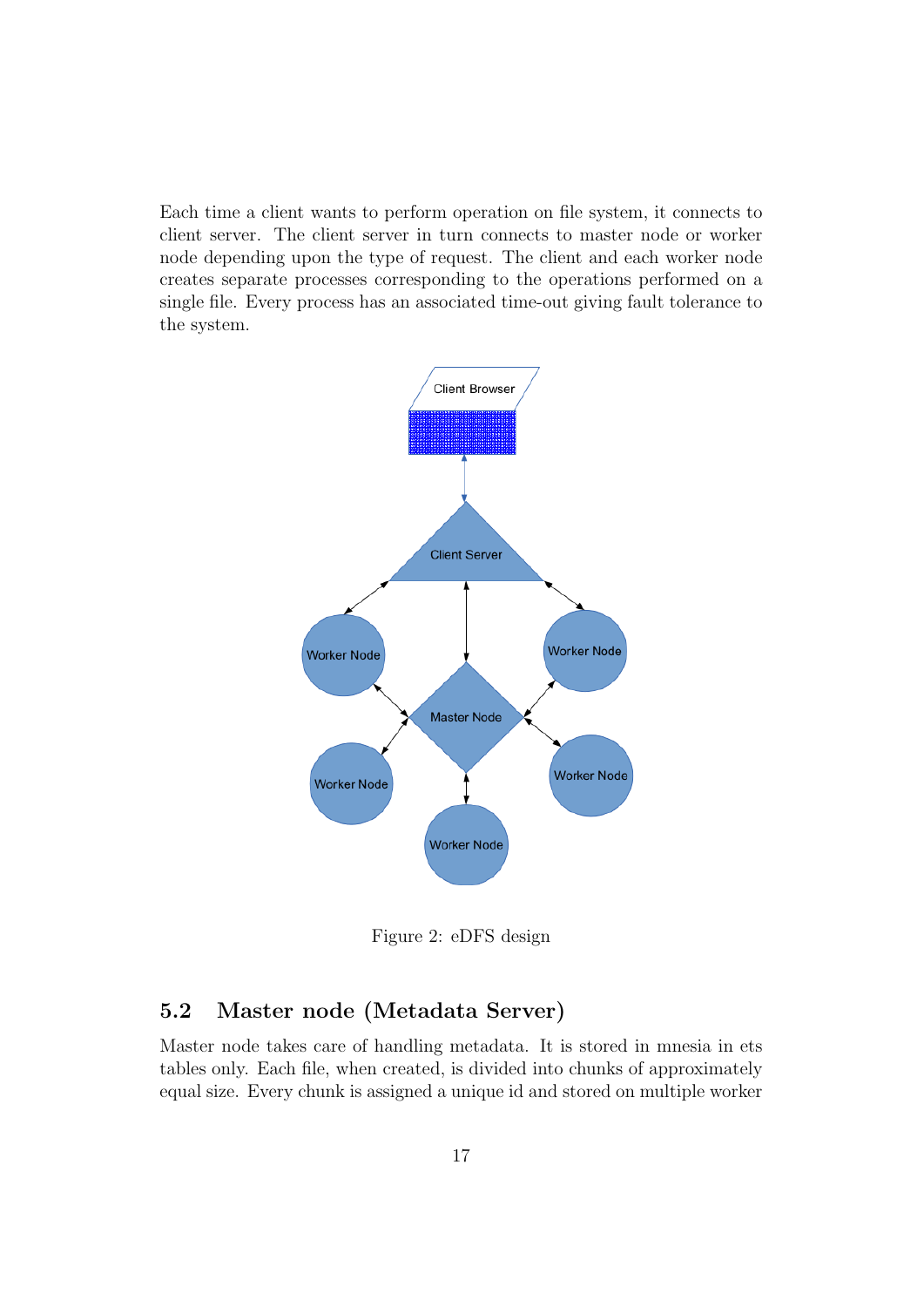nodes based on the replication factor of the file. Replication factor is 3 by default but can be controlled by the client.

A chunk is assigned replicas such that all the nodes have approximately equal amount of data stored. Whenever a file is allocated a chunk, it decreases the node capacity. Worker node keeps informing the actual storage periodically and the capacity is corrected.

Metadata server constantly monitors all the nodes and the worker application running on the worker nodes. If any of the server goes down, it deletes all the available replicas from metadata on that server. At the same time it verifies that all the chunks have enough number of replicas. If not, it creates more replicas. When the node comes back, it informs all the available chunks on that node to metadata server.

As it is evident that master node plays very important role in a cluster. We will replicate and divide the work into multiple master nodes in future using mnesia distributive capabilities.

#### <span id="page-18-0"></span>5.3 Generation of Chunk Id

Chunk id is a unique randomly generated string. The chunk is stored with the same name on every worker node assigned to it. The name can only contain letters a-z, A-Z, 0-9, ".", "..."  $(64 \text{ letters})$ . It is assumed that name is calculated with less than a million per sec frequency. Timestamp from operating system is converted into an equivalent representation of a random string and used as the name of a chunk. It is represented using 8 letters ( 64 bits). It is possible to generate such ids upto year of 2170 which is approximately 200 years later than the time since when cpu counts the number of seconds (1970).

#### <span id="page-18-1"></span>5.4 Worker Node

Worker node maintains the actual data of the file as instructed by the metadata server. It maintains a list of chunks in memory as well as on disk in mnesia database to fast access the data. It implements a finite state machine with 4 state similar to TidyFS [3.9.](#page-14-0) It informs the metadata server for any change in the state. Appropriate actions are then executed when the state is changed.

At startup, it performs handshake with master node. It informs about its presence and sends the available capacity and used capacity. All the processes are started only after the handshake. It provides TCP servers for clients to directly communicate in order to perform operations on any chunk. A separate process is created to handle each client.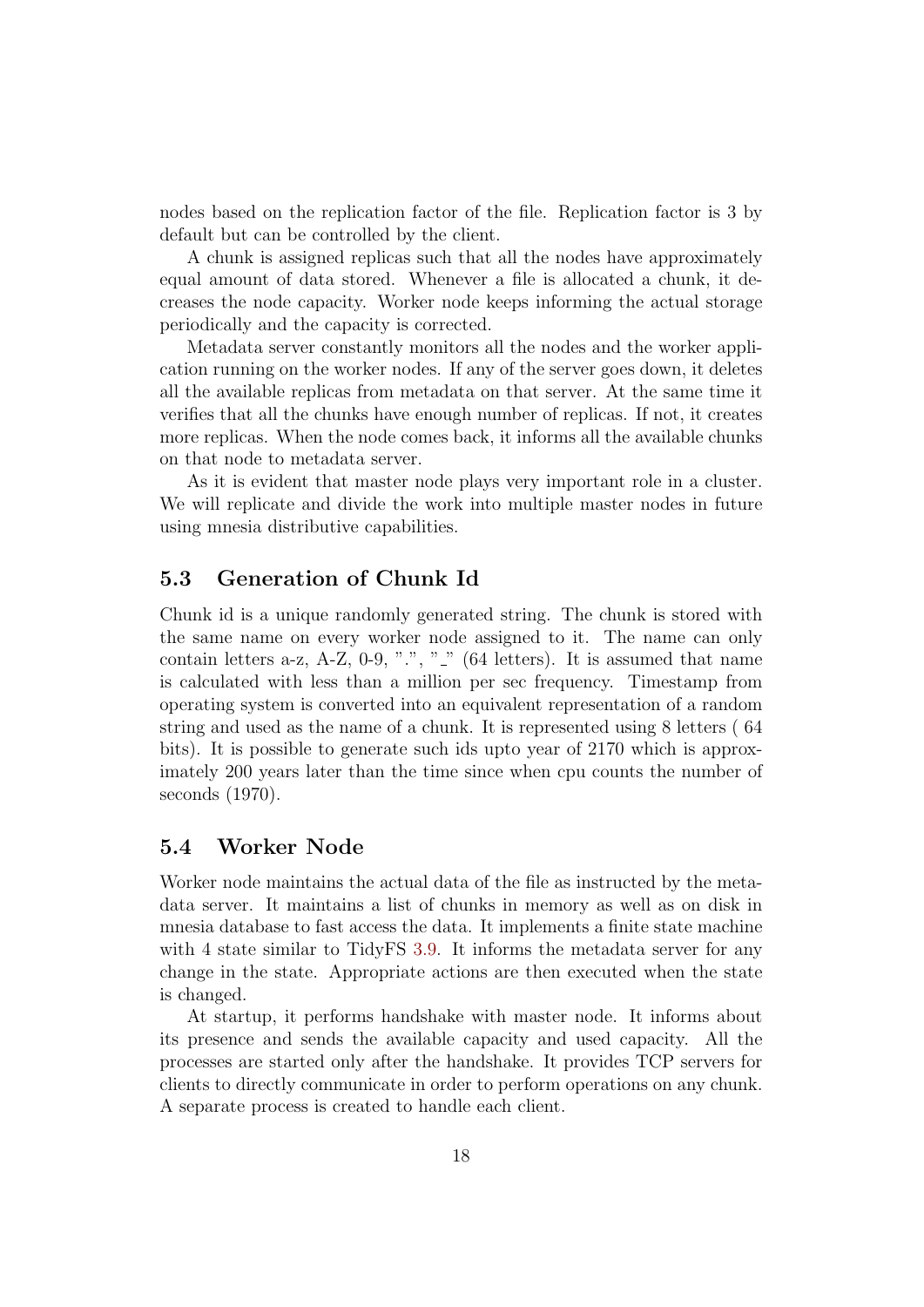#### <span id="page-19-0"></span>5.5 Garbage Collector

Each worker node periodically scans through a list of chunks available on it and verifies the checksum of the data stored in mnesia tables. It deletes the chunks which does not have any record in the chunk table and sends an updated list to metadata server. The metadata server makes sure that the information is synchronized.

#### <span id="page-19-1"></span>5.6 Client Server

Client server provides UNIX like semantics to perform file operations. It assigns a file handler to perform operations on each file. Whenever a request comes to the client, it checks whether there is an existing file handler for the given file. If no such handler is present, it creates a new file handler process. If no operation is performed by the client on a file for fixed duration, the process exits normally.

#### <span id="page-19-2"></span>5.7 DataFlow

#### <span id="page-19-3"></span>5.7.1 Create New File

Client server sends a request to create the file with a complete path name of the file and replication factor if different than 3, to the master node. Master node creates the path if doesn't exist and makes an entry in the mnesia table. If the file is successfully created, ok is returned.

#### <span id="page-19-4"></span>5.7.2 Append to File

Client server sends an append request to master node with the name of the file. Master node replies with chunk id, the maximum amount of data allowed to be written on that chunk, location of all the replicas including the primary replica. It also returns the ip and the port of worker nodes corresponding to all the replicas. A TCP connection is set up with the primary worker node based on the provided information. The primary worker node, in turn, sets up another TCP connection with the node having the first replica and pass the list of rest of the replicas to it. In such a way whole pipeline is setup recursively and ready to perform append on the chunk as shown in figure [3](#page-20-2)

The client server caches the data and sends it over the network in fixed size. The primary performs the append and if the append is successful the data is passed ahead in the pipeline. If the pipeline is broken at any point of time while writing, such replicas are marked as invalid and operation is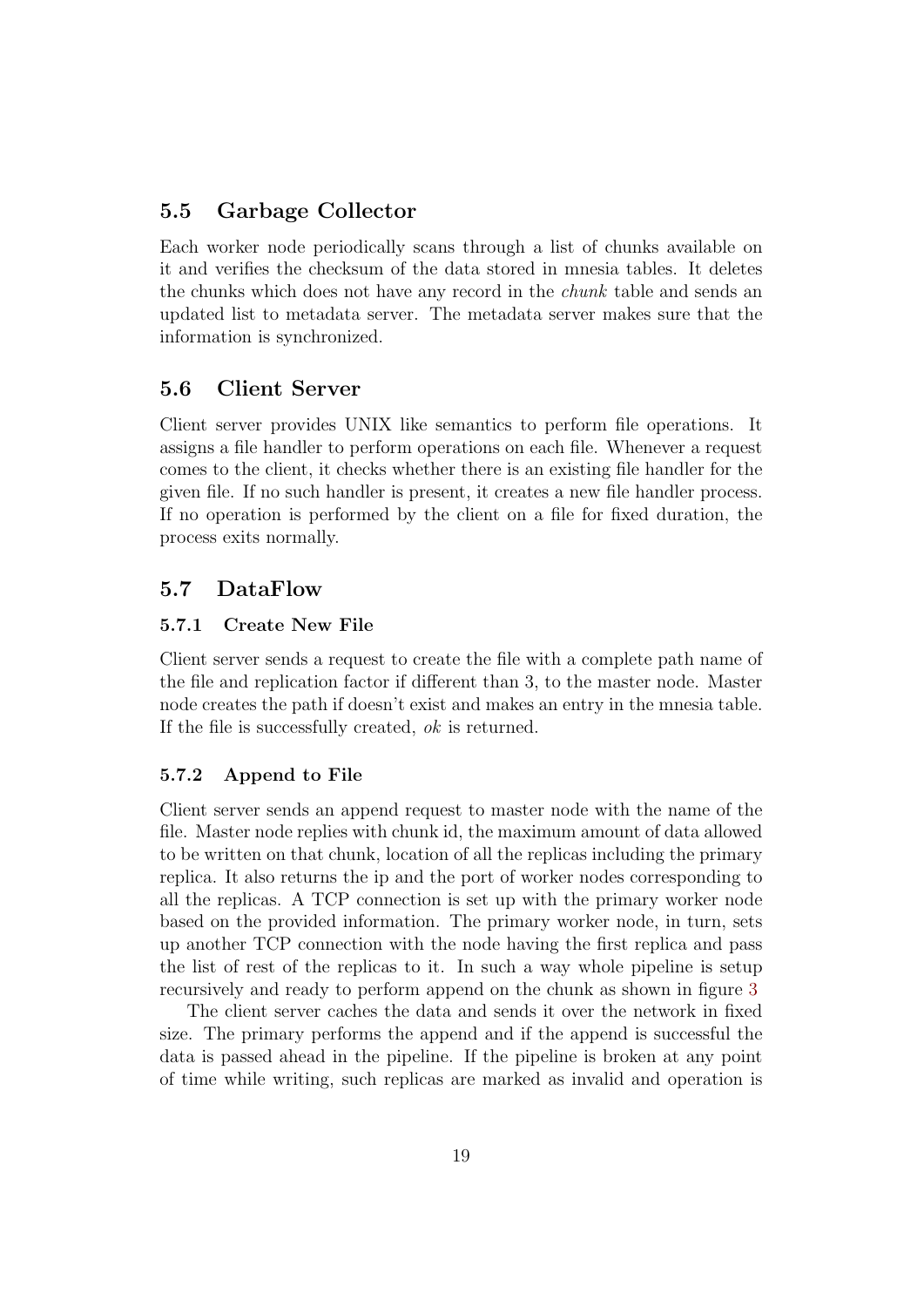

<span id="page-20-2"></span>Figure 3: Append Operation pipeline

carried out on rest of the replicas further. If it fails on primary, the operation is aborted.

If amount of data written exceeds the max amount of data allowed to be written on that chunk, client server requests a new chunk from the metadata server and the same process is repeated. At the end when file is closed, rest of the data is written and all the TCP sockets are closed. If no operation is carried out for timeout amount of time, the TCP sockets are automatically closed.

### <span id="page-20-0"></span>5.8 OTP Hierarchy

#### <span id="page-20-1"></span>5.9 Master Application

There is one top supervisor process in master application. Rightnow, it only supervises one process namely edfsm metadata server. This process maintains the metadata and performs operations on it. It also maintains the list of worker nodes with their storage capacity in mnesia as well as in memory. This information is used while choosing a replica for a chunk.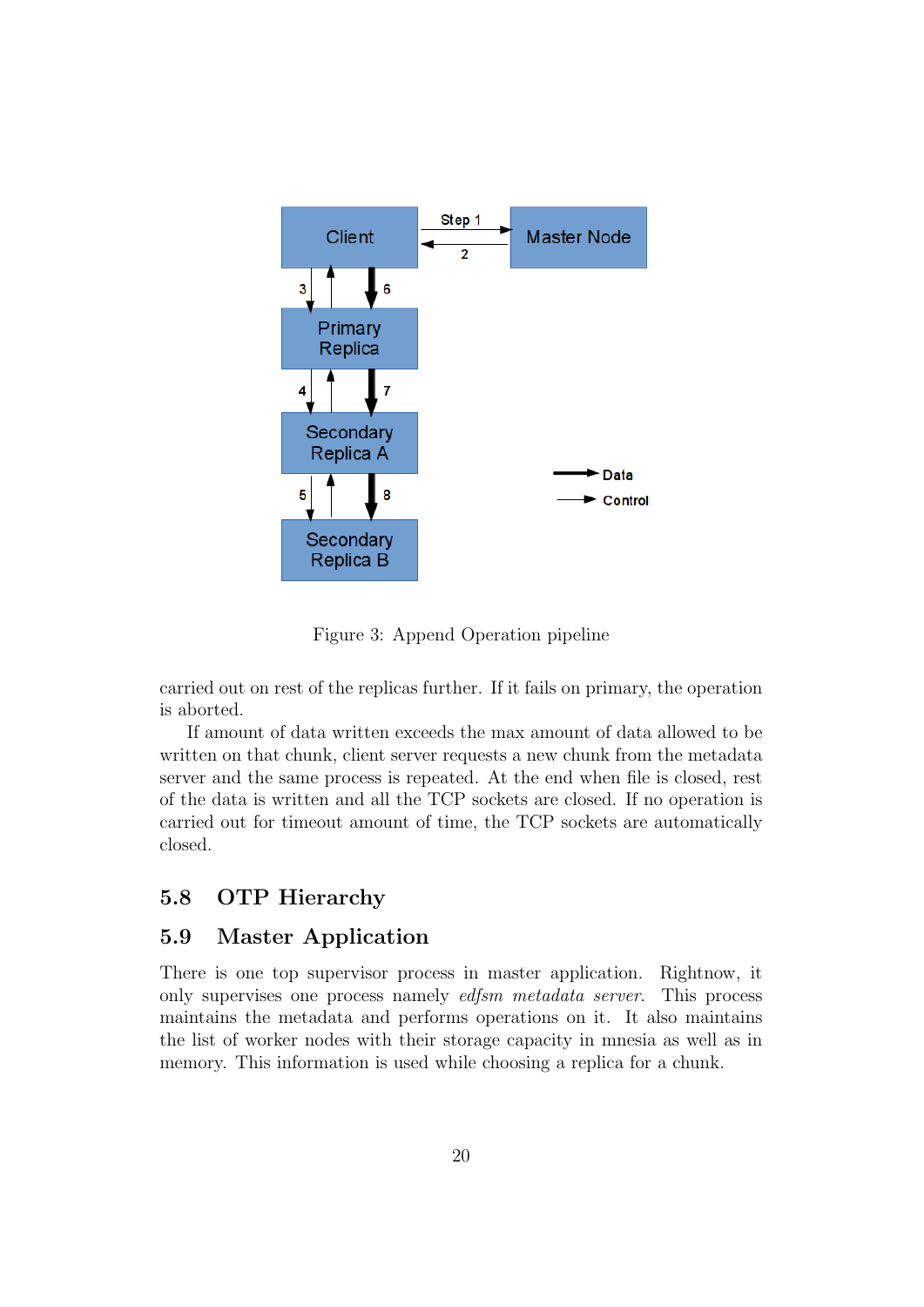#### <span id="page-21-0"></span>5.10 Worker Application

Apart from the top supervisor, following processes are added in the worker application-

- chunk server- handles the state of the worker node. 4 states are possible- READONLY, READWRITE, DISTRESS, UNAVAILABLE. The default and normal state is READWRITE. while startup, it performs a handshake with the master node and informs the storage capacity of the node.
- tcp supervisor- it supervises all the processes required to provide all the TCP communications happen e.g. TCP listen servers, socket servers.
- listen server- listens on a specified port. It creates a process for each request coming from the client under the supervision of socket supervisor.
- socket server- performs all the chunk operations. It sets up TCP connection with other worker nodes and forwards the requests.



Figure 4: Worker Application OTP layout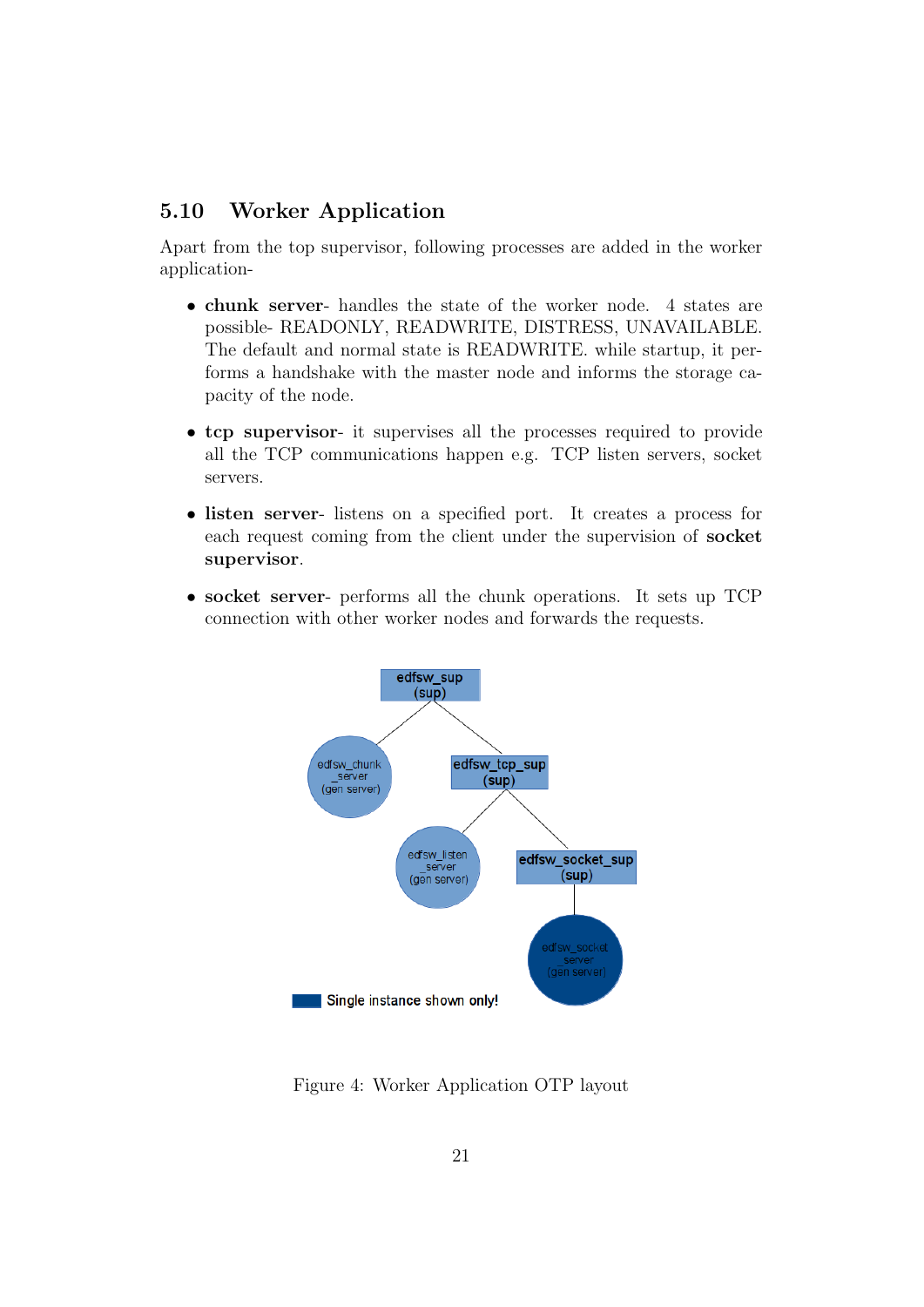#### <span id="page-22-0"></span>5.11 Client Application

Following processes are running on client server-

- edfsc server- receives all the requests from client and passes them to master node or the worker node depending upon the type of request.
- file handler- sets up TCP connection with the worker node and forwards all the file specific operations to it. It can also communicate to metadata server over message passing to get the new chunk id if required.



Figure 5: Client Application OTP layout

## <span id="page-22-1"></span>6 Future Work

Only create and append operations are available currently in the file system. Following is the expected work to be done in the stage 2 of this project-

- Explicit error handling when a node crashes
- Metadata is to be stored on disk on worker nodes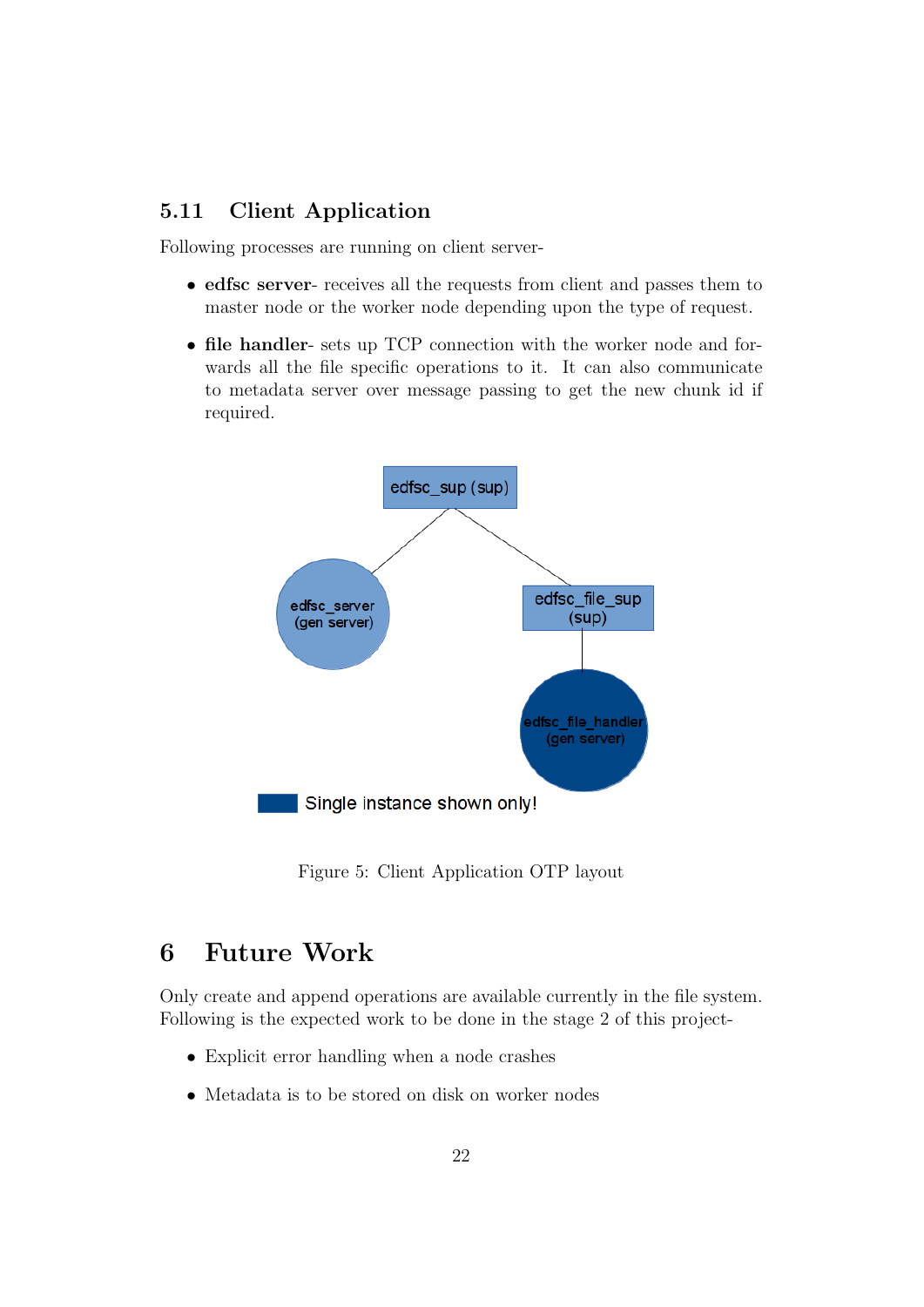- Read and concurrent append operations
- Write operation on any file and locking mechanism
- Namespace handling, no directory structure is provided as of now
- Replication of metadata server
- Garbage collection process
- Checkpoint, snapshots or logs if required
- Map reduce framework

## <span id="page-23-4"></span>References

- <span id="page-23-5"></span>[1] http://www.erlang.org/
- <span id="page-23-8"></span>[2] http://bert-rpc.org/
- <span id="page-23-6"></span>[3] Joe Armstrong, "Making Reliable Distributed Systems in the Presence of Software Errors", A Dissertation submitted to the Royal Institute of Technology Stockholm Sweden, December 2003.
- <span id="page-23-7"></span>[4] Joe Armstrong, "What's All the Fuss About Erlang", http://pragprog.com/articles/erlang, 2007.
- <span id="page-23-0"></span>[5] Eliezer levy, Abraham silberschatz, "Distributed File Systems: Concepts and Examples", ACM Computing Surveys, Vol. 22, No. 4, December 1990.
- <span id="page-23-1"></span>[6] Nagle D., Serenyi D., Matthews A., "The Panasas ActiveScale Storage Cluster: Delivering Scalable High Bandwidth Storage", Proceedings of the 2004 ACM/IEEE conference on Supercomputing, pp. 53-, 2004.
- <span id="page-23-2"></span>[7] Sanjay Ghemawat, Howard Gobioff and Shun-Tak Leung, "The Google file system", In SOSP '03: Proceedings of the nineteenth ACM symposium on Operating systems principles New York, NY, USA, 2003
- <span id="page-23-3"></span>[8] Konstantin Shvachko, Hairong Kunag, Sanjay Radia and ROBERT CHANSLER, "The Hadoop Distributed File System" Sunnyvale, California USA